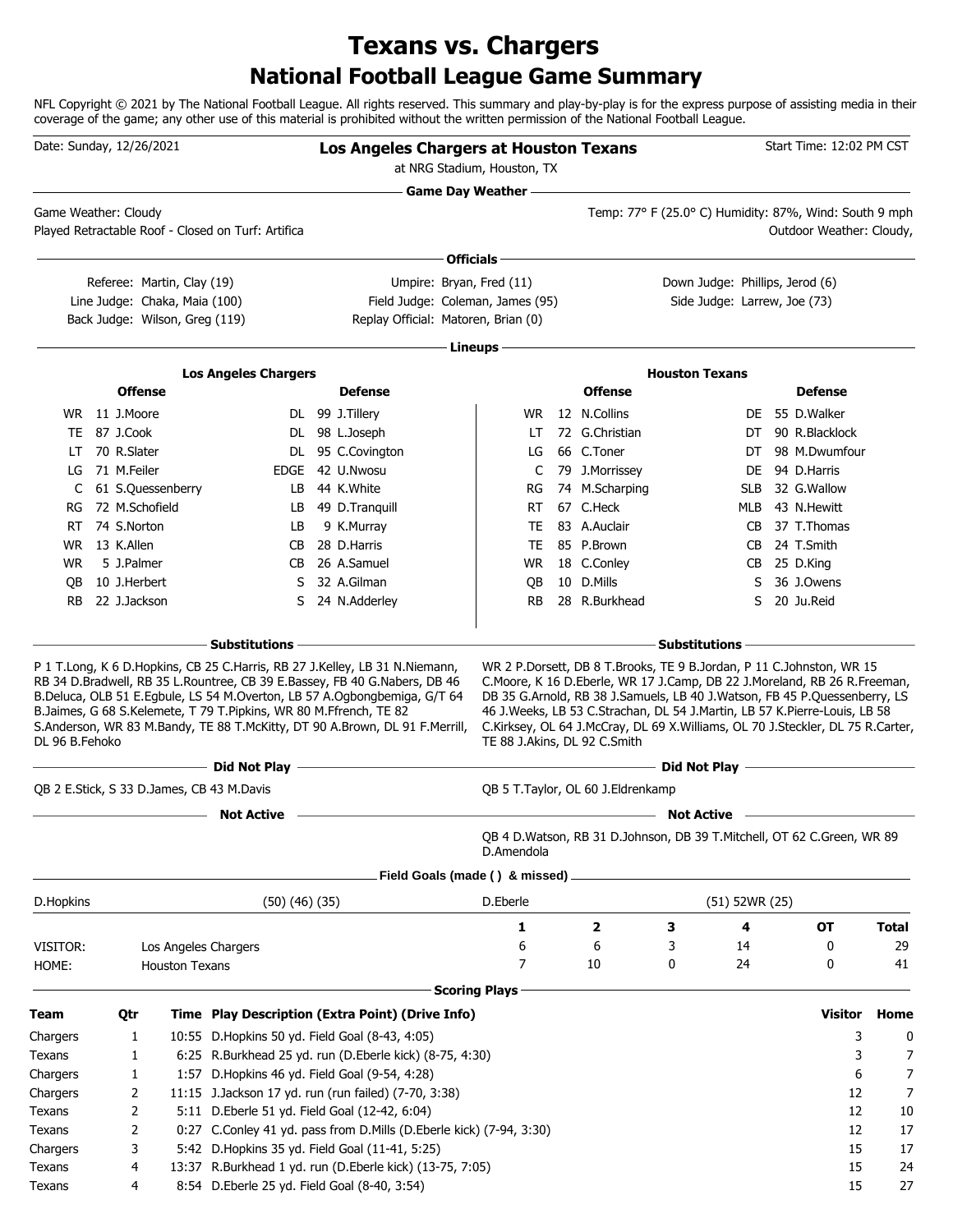## **National Football League Game Summary Texans vs. Chargers**

NFL Copyright © 2021 by The National Football League. All rights reserved. This summary and play-by-play is for the express purpose of assisting media in their coverage of the game; any other use of this material is prohibited without the written permission of the National Football League.

| Chargers                | 4 | 5:50 J. Jackson 9 yd. run (J. Herbert-J. Cook pass) (9-75, 3:04)        |    |            | 27 |
|-------------------------|---|-------------------------------------------------------------------------|----|------------|----|
| Texans                  |   | 2:32 N. Collins 13 yd. pass from D. Mills (D. Eberle kick) (7-72, 3:18) |    |            | 34 |
| Texans                  |   | 1:49 T. Thomas 48 yd. interception return (D. Eberle kick)              |    |            | 41 |
| Chargers                |   | $0:34$ J.Palmer 3 yd. pass from J.Herbert (pass failed) (6-75, 1:15)    | 29 |            | 41 |
| Paid Attendance: 65,674 |   |                                                                         |    | Time: 2:56 |    |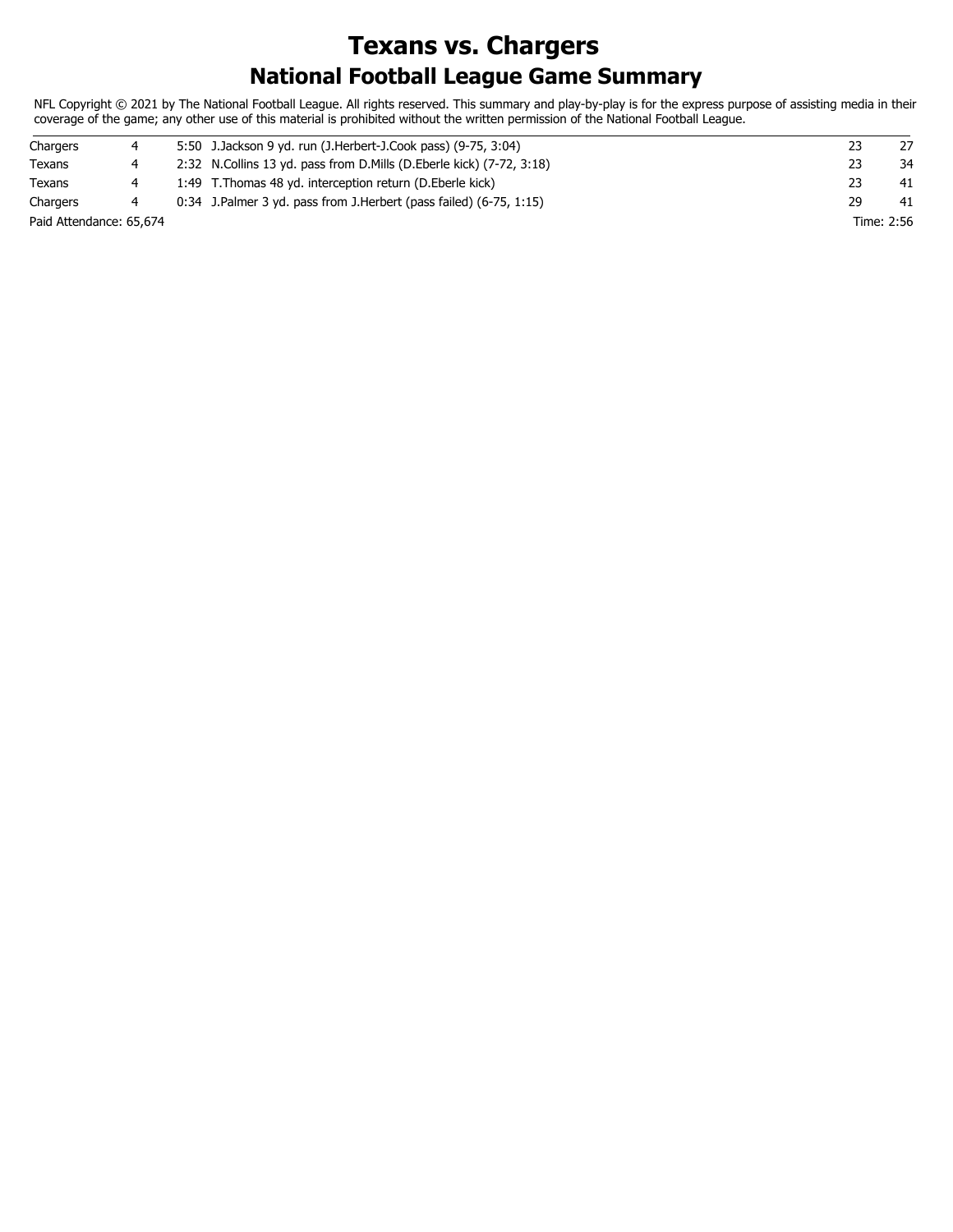# **Final Individual Statistics**

|                                         | <b>Los Angeles Chargers</b> |                |            |              |              |             |                |                     |             |                        |            | <b>Houston Texans</b> |              |            |            |                 |                |
|-----------------------------------------|-----------------------------|----------------|------------|--------------|--------------|-------------|----------------|---------------------|-------------|------------------------|------------|-----------------------|--------------|------------|------------|-----------------|----------------|
| <b>RUSHING</b>                          |                             |                | <b>ATT</b> | <b>YDS</b>   | <b>AVG</b>   | LG          | <b>TD</b>      | <b>RUSHING</b>      |             |                        |            |                       | <b>ATT</b>   | YDS        | <b>AVG</b> | LG              | <b>TD</b>      |
| J.Jackson                               |                             |                | 11         | 64           | 5.8          | 17          | 2              | R.Burkhead          |             |                        |            |                       | 22           | 149        | 6.8        | 36              | $\mathbf 2$    |
| J.Herbert                               |                             |                | 4          | 15           | 3.8          | 8           | 0              | R.Freeman           |             |                        |            |                       | 12           | 34         | 2.8        | 13              | 0              |
| J.Kelley                                |                             |                | 5          | 7            | 1.4          | 5           | 0              | T.Smith             |             |                        |            |                       | 1            | 7          | 7.0        | 7               | 0              |
| M.Ffrench                               |                             |                | 1          | 3            | 3.0          | 3           | 0              | D.Mills             |             |                        |            |                       | 1            | $-1$       | $-1.0$     | -1              | 0              |
| Total                                   |                             |                | 21         | 89           | 4.2          | 17          | 2              | Total               |             |                        |            |                       | 36           | 189        | 5.3        | 36              | $\overline{2}$ |
| <b>PASSING</b>                          | ATT                         | <b>CMP</b>     | YDS        | SK/YD TD     | LG           | <b>IN</b>   | <b>RT</b>      | <b>PASSING</b>      |             |                        | <b>ATT</b> | <b>CMP</b>            | <b>YDS</b>   | SK/YD TD   |            | <b>IN</b><br>LG | <b>RT</b>      |
| J.Herbert                               | 35                          | 27             | 336        | 1/8          | 27<br>1      | 2           | 92.1           | D.Mills             |             |                        | 27         | 21                    | 254          | 1/6        | 2          | 41<br>0         | 130.6          |
| Total                                   | 35                          | 27             | 336        | 1/8          | 27<br>1      | 2           | 92.1           | Total               |             |                        | 27         | 21                    | 254          | 1/6        | 2          | 41<br>0         | 130.6          |
| <b>PASS RECEIVING</b>                   |                             | <b>TAR</b>     | <b>REC</b> | <b>YDS</b>   | <b>AVG</b>   | LG          | <b>TD</b>      |                     |             | <b>PASS RECEIVING</b>  |            | <b>TAR</b>            | <b>REC</b>   | <b>YDS</b> | <b>AVG</b> | LG              | <b>TD</b>      |
| J.Jackson                               |                             | 9              | 8          | 98           | 12.3         | 25          | 0              | <b>B.Jordan</b>     |             |                        |            | 4                     | 4            | 56         | 14.0       | 27              | 0              |
| J.Palmer                                |                             | 6              | 5          | 43           | 8.6          | 12          | 1              | C.Moore             |             |                        |            | 4                     | 4            | 40         | 10.0       | 23              | 0              |
| K.Allen                                 |                             | 6              | 4          | 35           | 8.8          | 15          | 0              | C.Conley            |             |                        |            | 3                     | 3            | 60         | 20.0       | 41              | $\mathbf{1}$   |
| J.Moore                                 |                             | 4              | 3          | 56           | 18.7         | 24          | 0              | P.Dorsett           |             |                        |            | 6                     | 3            | 55         | 18.3       | 36              | 0              |
| J.Cook                                  |                             | 5              | 3          | 44           | 14.7         | 18          | 0              | N.Collins           |             |                        |            | 4                     | 3            | 33         | 11.0       | 13              | 1              |
| S.Anderson                              |                             | $\overline{2}$ | 2          | 34           | 17.0         | 27          | 0              | P.Brown             |             |                        |            | 3                     | 2            | 10         | 5.0        | 6               | 0              |
| J.Kelley                                |                             | 1              | 1          | 14           | 14.0         | 14          | 0              | R.Burkhead          |             |                        |            | $\overline{2}$        | 2            | 0          | 0.0        | 4               | 0              |
| T.McKitty                               |                             | 1              | 1          | 12           | 12.0         | 12          | 0              | J.Akins             |             |                        |            | $\mathbf{1}$          | 0            | 0          | 0.0        | 0               | 0              |
| Total                                   |                             | 34             | 27         | 336          | 12.4         | 27          | 1              | Total               |             |                        |            | 27                    | 21           | 254        | 12.1       | 41              | $\overline{2}$ |
| <b>INTERCEPTIONS</b>                    |                             |                | <b>NO</b>  | <b>YDS</b>   | <b>AVG</b>   | LG          | TD             |                     |             | <b>INTERCEPTIONS</b>   |            |                       | NO           | <b>YDS</b> | <b>AVG</b> | LG              | TD             |
|                                         |                             |                |            |              |              |             |                | T.Thomas            |             |                        |            |                       | $\mathbf{1}$ | 48         | 48.0       | 48              | 1              |
|                                         |                             |                |            |              |              |             |                | J.Owens             |             |                        |            |                       | 1            | 7          | 7.0        | 7               | 0              |
| Total                                   |                             |                | 0          | 0            | 0            | 0           | 0              | Total               |             |                        |            |                       | 2            | 55         | 27.5       | 48              | 1              |
| <b>PUNTING</b>                          | <b>NO</b>                   | YDS            | <b>AVG</b> | <b>NET</b>   | TB           | <b>IN20</b> | LG             | <b>PUNTING</b>      |             |                        | <b>NO</b>  | <b>YDS</b>            | <b>AVG</b>   | NET        | TВ         | <b>IN20</b>     | LG             |
|                                         |                             |                |            |              |              |             |                | C.Johnston          |             |                        | 1          | 53                    | 53.0         | 53.0       | 0          | 0               | 53             |
| Total                                   | 0                           | 0              | 0          | 0            | 0            | 0           | 0              | Total               |             |                        | 1          | 53                    | 53.0         | 53.0       | 0          | 0               | 53             |
| <b>PUNT RETURNS</b>                     |                             | <b>NO</b>      | <b>YDS</b> | <b>AVG</b>   | FC           | LG          | TD             | <b>PUNT RETURNS</b> |             |                        |            | <b>NO</b>             | <b>YDS</b>   | AVG        | FC         | LG              | <b>TD</b>      |
| M.Ffrench                               |                             | 0              | 0          | 0.0          | 1            | 0           | 0              |                     |             |                        |            |                       |              |            |            |                 |                |
| Total                                   |                             | 0              | 0          | 0.0          | 1            | 0           | 0              | Total               |             |                        |            | 0                     | 0            | 0.0        | 0          | 0               | 0              |
| <b>KICKOFF RETURNS</b>                  |                             | <b>NO</b>      | <b>YDS</b> | <b>AVG</b>   | <b>FC</b>    | LG          | TD             |                     |             | <b>KICKOFF RETURNS</b> |            | <b>NO</b>             | <b>YDS</b>   | <b>AVG</b> | FC         | LG              | <b>TD</b>      |
| M.Bandy                                 |                             | 4              | 88         | 22.0         | 0            | 27          | 0              | J.Samuels           |             |                        |            | 1                     | 0            | 0.0        | 0          | 0               | 0              |
| M.Ffrench                               |                             | 1              | 17         | 17.0         | 0            | 17          | 0              | [TOUCHBACK]         |             |                        |            | 5                     | $\Omega$     | 0.0        | $\Omega$   | $\Omega$        | $\Omega$       |
| [TOUCHBACK]                             |                             | 3              | 0          | 0.0          | 0            | 0           | 0              |                     |             |                        |            |                       |              |            |            |                 |                |
| Total                                   |                             | 5              | 105        | 21.0         | 0            | 27          | 0              | Total               |             |                        |            | $\mathbf{1}$          | 0            | 0.0        | 0          | 0               | 0              |
| <b>Los Angeles Chargers</b>             |                             |                |            |              |              |             |                |                     |             |                        |            |                       |              |            |            |                 |                |
| <b>FUMBLES</b>                          |                             |                |            |              | FUM LOST     |             | OWN-REC YDS TD |                     |             | <b>FORCED</b>          |            | <b>OPP-REC</b>        | <b>YDS</b>   | <b>TD</b>  |            | <b>OUT-BDS</b>  |                |
| J.Jackson                               |                             |                |            | $\mathbf{1}$ | $\mathbf{1}$ |             | 0              | 0                   | 0           | 0                      |            | 0                     | 0            | 0          |            | 0               |                |
| Total                                   |                             |                |            | $\mathbf{1}$ | $\mathbf{1}$ |             | 0              | $\mathbf 0$         | $\mathbf 0$ | 0                      |            | 0                     | 0            | 0          |            | 0               |                |
| <b>Houston Texans</b><br><b>FUMBLES</b> |                             |                |            |              | FUM LOST     |             | OWN-REC YDS TD |                     |             | <b>FORCED</b>          |            | <b>OPP-REC</b>        | <b>YDS</b>   | <b>TD</b>  |            | <b>OUT-BDS</b>  |                |
| D.Walker                                |                             |                |            | 0            | 0            |             | 0              | 0                   | 0           | $\mathbf{1}$           |            | 0                     | 0            | 0          |            | 0               |                |
| J.Owens                                 |                             |                |            | 0            | 0            |             | 0              | 0                   | 0           | 0                      |            | $\mathbf{1}$          | 6            | 0          |            | 0               |                |
| Total                                   |                             |                |            | 0            | 0            |             | 0              | 0                   | 0           | $\mathbf{1}$           |            | $\mathbf{1}$          | 6            | 0          |            | 0               |                |
|                                         |                             |                |            |              |              |             |                |                     |             |                        |            |                       |              |            |            |                 |                |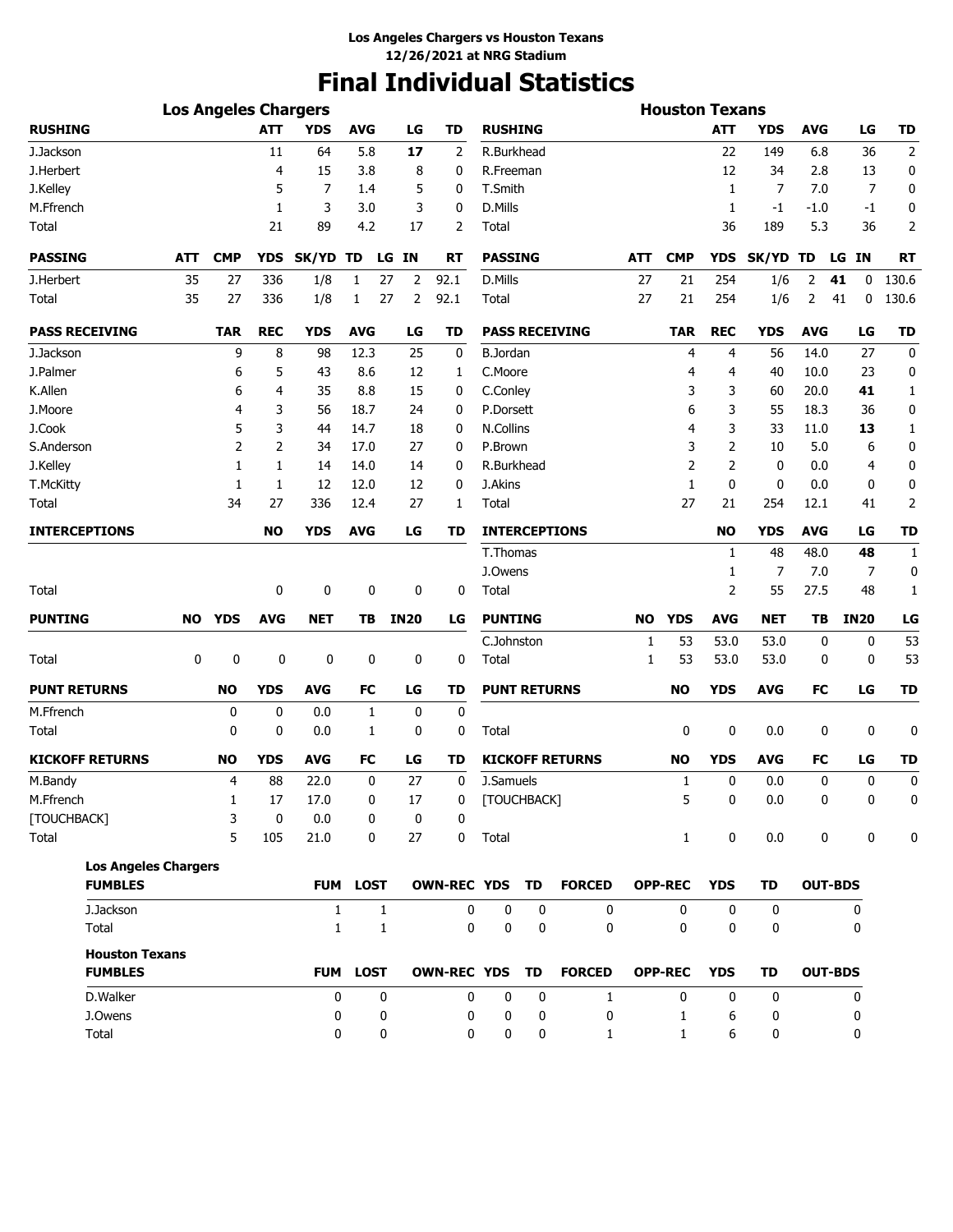# **Final Team Statistics**

|                                                   | <b>Visitor</b>  | Home           |
|---------------------------------------------------|-----------------|----------------|
|                                                   | <b>Chargers</b> | <b>Texans</b>  |
| <b>TOTAL FIRST DOWNS</b>                          | 25              | 26             |
| By Rushing                                        | 3               | 9              |
| By Passing                                        | 19              | 14             |
| <b>By Penalty</b>                                 | 3               | 3              |
| THIRD DOWN EFFICIENCY                             | 6-9-66.7%       | 9-13-69.2%     |
| <b>FOURTH DOWN EFFICIENCY</b>                     | $0 - 0 - 0.0%$  | $0 - 0 - 0.0%$ |
| <b>TOTAL NET YARDS</b>                            | 417             | 437            |
| Total Offensive Plays (inc. times thrown passing) | 57              | 64             |
| Average gain per offensive play                   | 7.3             | 6.8            |
| <b>NET YARDS RUSHING</b>                          | 89              | 189            |
| <b>Total Rushing Plays</b>                        | 21              | 36             |
| Average gain per rushing play                     | 4.2             | 5.3            |
| Tackles for a loss-number and yards               | $1 - 1$         | $1 - 2$        |
| <b>NET YARDS PASSING</b>                          | 328             | 248            |
| Times thrown - yards lost attempting to pass      | $1 - 8$         | $1 - 6$        |
| Gross yards passing                               | 336             | 254            |
| <b>PASS ATTEMPTS-COMPLETIONS-HAD INTERCEPTED</b>  | $35 - 27 - 2$   | $27 - 21 - 0$  |
| Avg gain per pass play (inc.# thrown passing)     | 9.1             | 8.9            |
| <b>KICKOFFS Number-In End Zone-Touchbacks</b>     | $7 - 5 - 5$     | $8 - 4 - 3$    |
| <b>PUNTS Number and Average</b>                   | $0 - 0.0$       | $1 - 53.0$     |
| <b>Had Blocked</b>                                | 0               | 0              |
| <b>FGs - PATs Had Blocked</b>                     | $0-0$           | $0 - 0$        |
| <b>Net Punting Average</b>                        | 0.0             | 53.0           |
| TOTAL RETURN YARDAGE (Not Including Kickoffs)     | 0               | 55             |
| No. and Yards Punt Returns                        | $0-0$           | $0 - 0$        |
| No. and Yards Kickoff Returns                     | $5 - 105$       | $1 - 0$        |
| No. and Yards Interception Returns                | $0-0$           | $2 - 55$       |
| <b>PENALTIES Number and Yards</b>                 | $5 - 49$        | 10-70          |
| <b>FUMBLES Number and Lost</b>                    | $1 - 1$         | $0 - 0$        |
| <b>TOUCHDOWNS</b>                                 | 3               | 5              |
| Rushing                                           | $\overline{2}$  | 2              |
| Passing                                           | 1               | 2              |
| Interceptions                                     | $\mathbf 0$     | 1              |
| <b>EXTRA POINTS Made-Attempts</b>                 | $1 - 3$         | $5-5$          |
| Kicking Made-Attempts                             | $0-0$           | $5-5$          |
| Passing Made-Attempts                             | $1 - 2$         | $0-0$          |
| <b>Rushing Made-Attempts</b>                      | $0 - 1$         | $0-0$          |
| <b>FIELD GOALS Made-Attempts</b>                  | $3 - 3$         | $2 - 3$        |
| <b>RED ZONE EFFICIENCY</b>                        | 3-4-75%         | 3-4-75%        |
| <b>GOAL TO GO EFFICIENCY</b>                      | 1-1-100%        | 1-1-100%       |
| <b>SAFETIES</b>                                   | 0               | 0              |
| <b>FINAL SCORE</b>                                | 29              | 41             |
| TIME OF POSSESSION                                | 25:08           | 34:52          |
|                                                   |                 |                |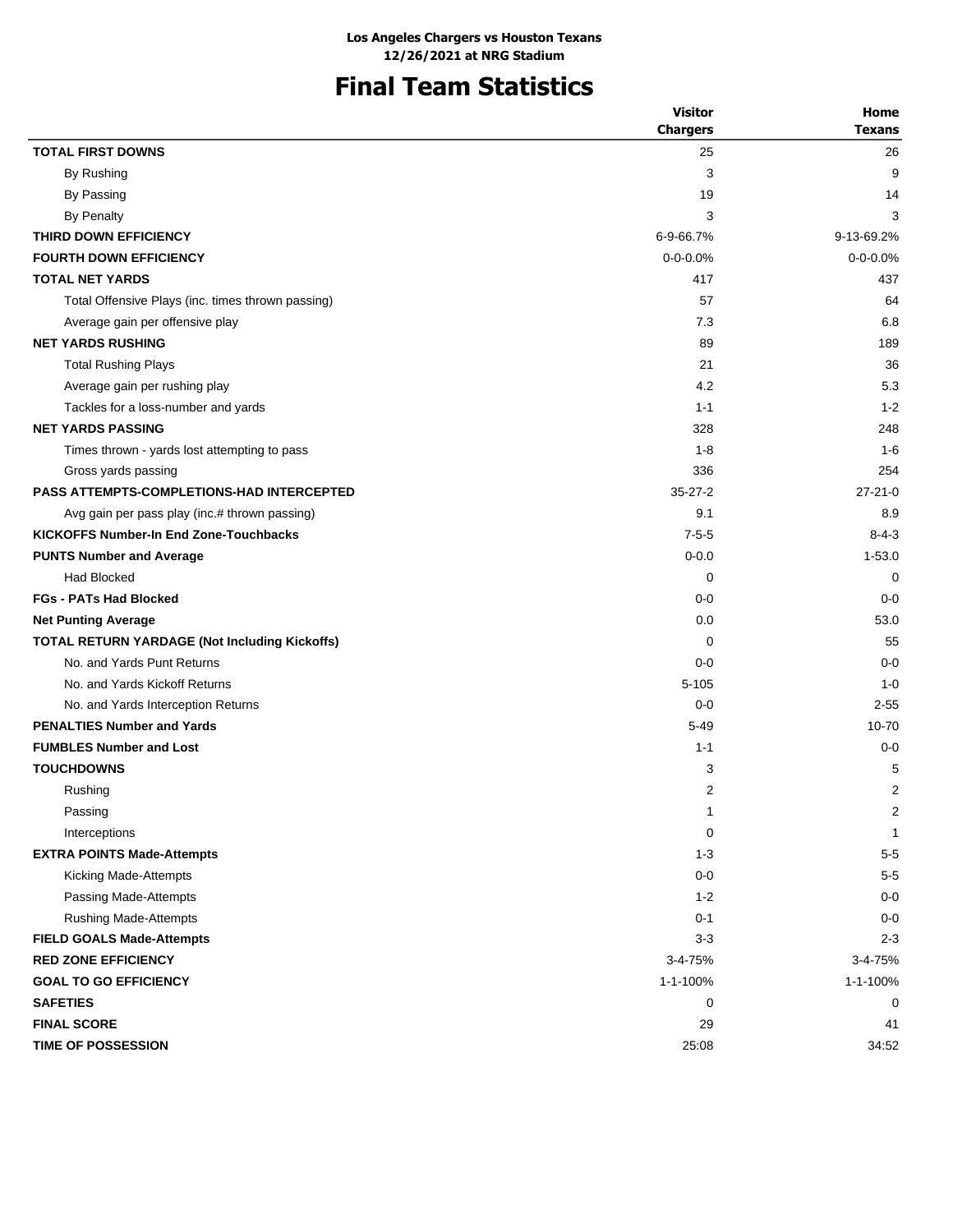## **Ball Possession And Drive Chart**

#### **Los Angeles Chargers**

| #  | Time<br>Recd | Time<br>Lost | <b>Time How Ball</b><br><b>Poss Obtained</b> | <b>Drive</b><br>Began | #<br><b>Play</b> | Yds<br>Gain | Yds<br>Pen | Net<br>Yds | 1st<br>Down | Last<br><b>Scrm</b> | <b>How Given</b><br>Up |
|----|--------------|--------------|----------------------------------------------|-----------------------|------------------|-------------|------------|------------|-------------|---------------------|------------------------|
|    | 15:00        | 10:55        | 4:05 Kickoff                                 | <b>LAC 25</b>         | 8                | 38          | 5          | 43         | 3           | <b>HST 32</b>       | Field Goal             |
|    | 6:25         | 1:57         | 4:28 Kickoff                                 | LAC 18                | 9                | 64          | $-10$      | 54         | 2           | <b>HST 28</b>       | Field Goal             |
| 3  | 14:53        | 11:15        | 3:38 Punt                                    | LAC 30                |                  | 65          | 5          | 70         | 5           | $*$ HST 17          | Touchdown              |
| 4  | 5:11         | 3:57         | 1:14 Kickoff                                 | LAC 36                | 3                | 25          | 0          | 25         |             | <b>HST 39</b>       | Interception           |
| 5  | 0:27         | 0:00         | 0:27 Kickoff                                 | <b>LAC 24</b>         |                  | 4           | 0          | 4          | 0           | <b>LAC 24</b>       | End of Half            |
| 6  | 11:07        | 5:42         | 5:25 Missed FG                               | <b>LAC 42</b>         | 11               | 46          | -5         | 41         | 3           | * HST 17            | Field Goal             |
|    | 13:37        | 12:48        | 0:49 Kickoff                                 | <b>LAC 32</b>         | 2                | 18          | 0          | 18         |             | <b>LAC 49</b>       | <b>Fumble</b>          |
| 8  | 8:54         | 5:50         | 3:04 Kickoff                                 | <b>LAC 25</b>         | 9                | 70          | 5          | 75         | 5           | $*$ HST 9           | Touchdown              |
| 9  | 2:32         | 1:49         | 0:43 Kickoff                                 | <b>LAC 26</b>         | 4                | 12          | 0          | 12         |             | <b>LAC 38</b>       | Interception           |
| 10 | 1:49         | 0:34         | 1:15 Kickoff                                 | <b>LAC 25</b>         | 6                | 75          | 0          | 75         | 4           | $*$ HST 3           | Touchdown              |

(283) Average LAC 28

|    | <b>Houston Texans</b> |              |                                              |                       |                  |             |            |            |             |               |                        |
|----|-----------------------|--------------|----------------------------------------------|-----------------------|------------------|-------------|------------|------------|-------------|---------------|------------------------|
| #  | Time<br>Recd          | Time<br>Lost | <b>Time How Ball</b><br><b>Poss Obtained</b> | <b>Drive</b><br>Began | #<br><b>Play</b> | Yds<br>Gain | Yds<br>Pen | Net<br>Yds | 1st<br>Down | Last<br>Scrm  | <b>How Given</b><br>Up |
|    | 10:55                 | 6:25         | 4:30 Kickoff                                 | <b>HST 25</b>         | 8                | 66          | 9          | 75         | 4           | * LAC 25      | Touchdown              |
|    | 1:57                  | 14:53        | 2:04 Kickoff                                 | <b>HST 25</b>         | 3                | -8          |            | -8         | 0           | <b>HST 17</b> | Punt                   |
|    | 11:15                 | 5:11         | 6:04 Kickoff                                 | <b>HST 25</b>         | 12               | 52          | $-10$      | 42         | 4           | LAC 33        | Field Goal             |
| 4  | 3:57                  | 0:27         | 3:30 Interception                            | HST <sub>6</sub>      | 7                | 94          | 0          | 94         | 4           | <b>LAC 41</b> | Touchdown              |
| 5. | 15:00                 | 11:07        | 3:53 Kickoff                                 | <b>HST 25</b>         | 8                | 52          | -10        | 42         | 2           | <b>LAC 33</b> | Missed FG              |
| 6  | 5:42                  | 13:37        | 7:05 Kickoff                                 | <b>HST 25</b>         | 13               | 70          | 5          | 75         | 6           | $*$ LAC 1     | Touchdown              |
|    | 12:48                 | 8:54         | 3:54 Fumble                                  | <b>LAC 47</b>         | 8                | 40          | $\Omega$   | 40         |             | $*$ LAC 7     | Field Goal             |
| 8  | 5:50                  | 2:32         | 3:18 Kickoff                                 | <b>HST 28</b>         | 7                | 72          | 0          | 72         | 4           | $*$ LAC 13    | Touchdown              |
| 9  | 0:34                  | 0:00         | 0:34 Kickoff                                 | LAC <sub>49</sub>     |                  | -1          | 0          | -1         | 0           | <b>LAC 49</b> | End of Game            |

(263) Average HST 29

**\* inside opponent's 20 Time of Possession by Quarter Home Visitor Kickoff Drive No.-Start Average 1st 2nd 3rd 4th OT Total** 8:33 6:27 5:19 5:25 5:51 25:08 9:41 9:35 9:09 34:52 Chargers: 8 - LAC 26 Texans: 6 - HST 26 Los Angeles Chargers Houston Texans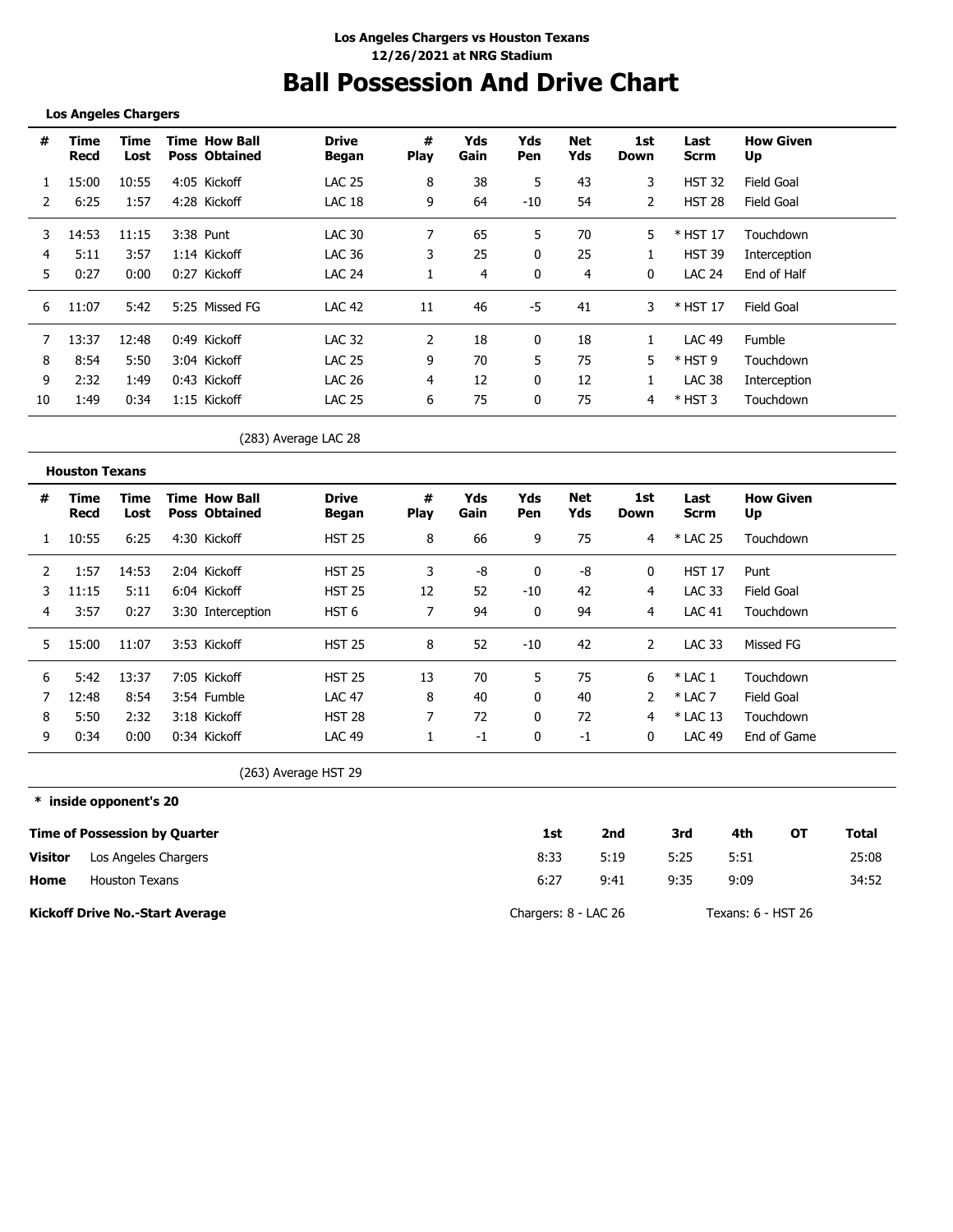# **Final Defensive Statistics**

| <b>Los Angeles Chargers</b> |            |              |             |    | <b>Regular Defensive Plays</b> |   |   |    |           |              |           |            | <b>Special Teams</b> |    |           |              |            | <b>Misc</b> |           |           |
|-----------------------------|------------|--------------|-------------|----|--------------------------------|---|---|----|-----------|--------------|-----------|------------|----------------------|----|-----------|--------------|------------|-------------|-----------|-----------|
|                             | <b>TKL</b> | AST          | <b>COMB</b> | SK | YDS TFL                        |   | Q | ΙN | <b>PD</b> | FF.          | <b>FR</b> | <b>TKL</b> | <b>AST</b>           | FF | <b>FR</b> | <b>BL</b>    | <b>TKL</b> | <b>AST</b>  | <b>FF</b> | <b>FR</b> |
| K.White                     | h          | 5            | 11          | 0  | 0                              | 0 |   | 0  | 0         |              | 0         | 0          | 0                    | 0  | 0         | 0            | 0          | n           | 0         | 0         |
| C.Covington                 |            | 6            | 9           | 0  | 0                              | 0 | 0 | 0  | 0         | 0            | 0         | 0          | 0                    | 0  | 0         | 0            | 0          | 0           | 0         | 0         |
| A.Gilman                    | 6          | 0            | 6           | 0  | 0                              | 0 | 0 | 0  | 0         | 0            | 0         | 0          | 0                    | 0  | 0         | 0            | 0          | 0           | 0         | 0         |
| D.Tranquill                 | 5          | 0            | 5           | 0  | 0                              | 1 | 0 | 0  | 0         | 0            | 0         | 0          | 0                    | 0  | 0         | 0            | 0          | 0           | 0         | 0         |
| D.Harris                    | 4          |              | 5           | 0  | 0                              | 0 | 0 | 0  | 0         | $\mathbf{0}$ | 0         | 0          | 0                    | 0  | 0         | 0            | 0          | 0           | 0         | 0         |
| A.Ogbongbemiga              |            | 2            | 5           | 0  | 0                              | 0 | 0 | 0  | 0         | 0            | 0         | 0          | 0                    | 0  | 0         | 0            | 0          | 0           | 0         | 0         |
| <b>B.Fehoko</b>             |            | 3            | 5           | 0  | 0                              | 0 | 0 | 0  | 0         | 0            | 0         | 0          | 0                    | 0  | 0         | 0            | 0          | 0           | 0         | 0         |
| J.Tillery                   | 3          | 1            | 4           | 1  | 6                              | 1 |   | 0  | 0         | 0            | 0         | 0          | 0                    | 0  | 0         | 0            | 0          | 0           | 0         | 0         |
| A.Samuel                    | 3          | 0            | 3           | 0  | 0                              | 0 | 0 | 0  | 2         | 0            | 0         | 0          | 0                    | 0  | 0         | 0            | 0          | 0           | 0         | 0         |
| U.Nwosu                     |            | 0            | 3           | 0  | 0                              | 0 | 0 | 0  | 0         | 0            | 0         | 0          | 0                    | 0  | 0         | 0            | 0          | 0           | 0         | 0         |
| N.Adderley                  |            |              | 3           | 0  | 0                              |   | 0 | 0  | 0         | 0            | 0         | 0          | 0                    | 0  | 0         | 0            | 0          | 0           | 0         | 0         |
| L.Joseph                    | 0          | 2            | 2           | 0  | 0                              | 0 | 0 | 0  | 0         | 0            | 0         | 0          | 0                    | 0  | 0         | 0            | 0          | 0           | 0         | 0         |
| K.Murray                    | 0          | 2            | 2           | 0  | 0                              | 0 | 0 | 0  | 0         | 0            | 0         | 0          | 0                    | 0  | 0         | 0            | 0          | 0           | 0         | 0         |
| E.Egbule                    |            | $\mathbf{0}$ |             | 0  | 0                              | 0 |   | 0  | 0         | 0            | 0         | 0          | 0                    | 0  | 0         | 0            | 0          | 0           | 0         | 0         |
| E.Bassey                    |            | $\mathbf{0}$ | 1           | 0  | 0                              | 0 | 0 | 0  | 0         | $\Omega$     | 0         | 0          | 0                    | 0  | 0         | 0            | 0          | 0           | 0         | 0         |
| F.Merrill                   | 0          | 1            | 1           | 0  | 0                              | 0 | 0 | 0  | 0         | 0            | 0         | 0          | 0                    | 0  | 0         | 0            | 0          | 0           | 0         | 0         |
| C.Harris                    | 0          | $\mathbf{0}$ | 0           | 0  | 0                              | 0 | 0 | 0  |           | 0            | 0         | 0          | 0                    | 0  | 0         | $\mathbf{0}$ | 0          | 0           | 0         | 0         |
| J.Palmer                    | 0          | 0            | 0           | 0  | 0                              | 0 | 0 | 0  | 0         | 0            | 0         | 0          | 0                    | 0  | 0         | 0            |            | 0           | 0         | 0         |
| S.Anderson                  | 0          | $\Omega$     | 0           | 0  | 0                              | 0 | 0 | 0  | 0         | 0            | 0         | 0          | 0                    | 0  | 0         | 0            |            | 0           | 0         | 0         |
| Total                       | 42         | 24           | 66          | 1  | 6                              | з |   | 0  | 3         | 0            | 0         | 0          | 0                    | 0  | 0         | 0            | 2          | 0           | 0         | 0         |

### **TKL = Tackle AST = Assist COMB = Combined QH=QB Hit IN = Interception PD = Pass Defense FF = Forced Fumble FR = Fumble Recovery**

| <b>Houston Texans</b> |            |            |                |              | <b>Regular Defensive Plays</b> |               |   |              |           |          |           |            | <b>Special Teams</b> |    |           |           |            | Misc       |              |           |
|-----------------------|------------|------------|----------------|--------------|--------------------------------|---------------|---|--------------|-----------|----------|-----------|------------|----------------------|----|-----------|-----------|------------|------------|--------------|-----------|
|                       | <b>TKL</b> | <b>AST</b> | <b>COMB</b>    | SK           | <b>YDS</b>                     | <b>TFL QH</b> |   | ΙN           | <b>PD</b> | FF       | <b>FR</b> | <b>TKL</b> | AST                  | FF | <b>FR</b> | <b>BL</b> | <b>TKL</b> | <b>AST</b> | <b>FF</b>    | <b>FR</b> |
| <b>N.Hewitt</b>       | 8          |            | 11             | 0            | n                              | 0             |   |              |           |          | 0         | 0          | 0                    | 0  | 0         | ŋ         |            |            |              | 0         |
| T.Thomas              | h          |            | 8              | 0            | 0                              | 0             | 0 |              |           |          | 0         | 0          | 0                    | 0  | 0         | 0         |            | 0          | 0            | 0         |
| D.King                |            | 0          | 7              | 0            | 0                              | 0             | 0 | 0            |           |          | 0         | 3          | 0                    | 0  | 0         | 0         | 0          | 0          | 0            |           |
| Ju.Reid               |            | 4          |                | 0            | 0                              | 0             | 0 | 0            | 0         | 0        | 0         | 0          | 0                    | 0  | 0         | 0         | 0          | 0          | 0            | 0         |
| T.Smith               |            |            | 4              | $\mathbf{0}$ | 0                              | 0             | 0 | 0            | 0         | 0        | 0         | 0          | 0                    | 0  | 0         | $\Omega$  | 0          | 0          | 0            | 0         |
| G.Wallow              |            |            | 4              | 0            | 0                              | 0             |   | 0            | 0         |          | 0         |            | 0                    |    |           |           |            |            |              |           |
| J.Owens               |            |            | 4              | 0            | 0                              | 0             |   |              |           |          |           |            | 0                    | 0  |           |           |            |            | 0            |           |
| M.Dwumfour            |            |            | 3              | 0.5          | 4                              |               |   | 0            | 0         | 0        | 0         | 0          | 0                    | 0  | 0         | 0         | 0          | 0          | 0            | 0         |
| C.Kirksey             | 2          |            | 3              | $\mathbf{0}$ | 0                              | 0             | 0 | 0            | 0         | $\Omega$ | 0         | 0          | 0                    | 0  | 0         | $\Omega$  | 0          | 0          | $\mathbf{0}$ | 0         |
| C.Smith               |            |            | 2              | 0.5          | 4                              | 0             |   | $\mathbf{0}$ | 0         | 0        | 0         | 0          | 0                    | 0  | 0         | 0         | 0          | 0          | 0            | 0         |
| D.Walker              |            |            | $\overline{2}$ | $\mathbf{0}$ | 0                              | 0             | 0 | 0            | 0         |          | 0         | 0          | $\mathbf{0}$         | 0  | 0         | 0         | 0          | 0          | 0            |           |
| C.Strachan            |            | 2          | 2              | 0            | 0                              | 0             | 0 | 0            | 0         | 0        | 0         | 0          |                      | 0  | 0         | 0         | 0          | 0          | 0            | 0         |
| R.Blacklock           |            | 0          |                | 0            | $\mathbf{0}$                   | 0             | 0 | 0            |           | 0        | 0         | 0          | $\mathbf{0}$         | 0  | 0         | $\Omega$  | 0          | 0          | 0            | 0         |
| J.Martin              |            |            |                | 0            | 0                              | 0             |   |              | 0         |          | 0         | 0          | 0                    |    |           | 0         |            |            |              |           |
| T.Brooks              |            | 0          | 0              | 0            | 0                              | 0             |   |              | 0         |          | 0         |            | $\Omega$             | 0  |           | U         |            | n          | 0            |           |
| C.Moore               | 0          | 0          | 0              | 0            | 0                              | 0             | 0 | 0            | 0         | 0        | 0         | 0          |                      | 0  | 0         | 0         | 0          | 0          | 0            | 0         |
| G.Arnold              |            | 0          | 0              | 0            | 0                              | 0             | 0 | 0            | 0         | $\Omega$ | 0         | 0          |                      | 0  | 0         | $\Omega$  | 0          | 0          | 0            | 0         |
| Total                 | 37         | 22         | 59             |              | 8                              |               |   |              |           |          |           |            |                      |    | 0         | 0         | 0          |            |              | 0         |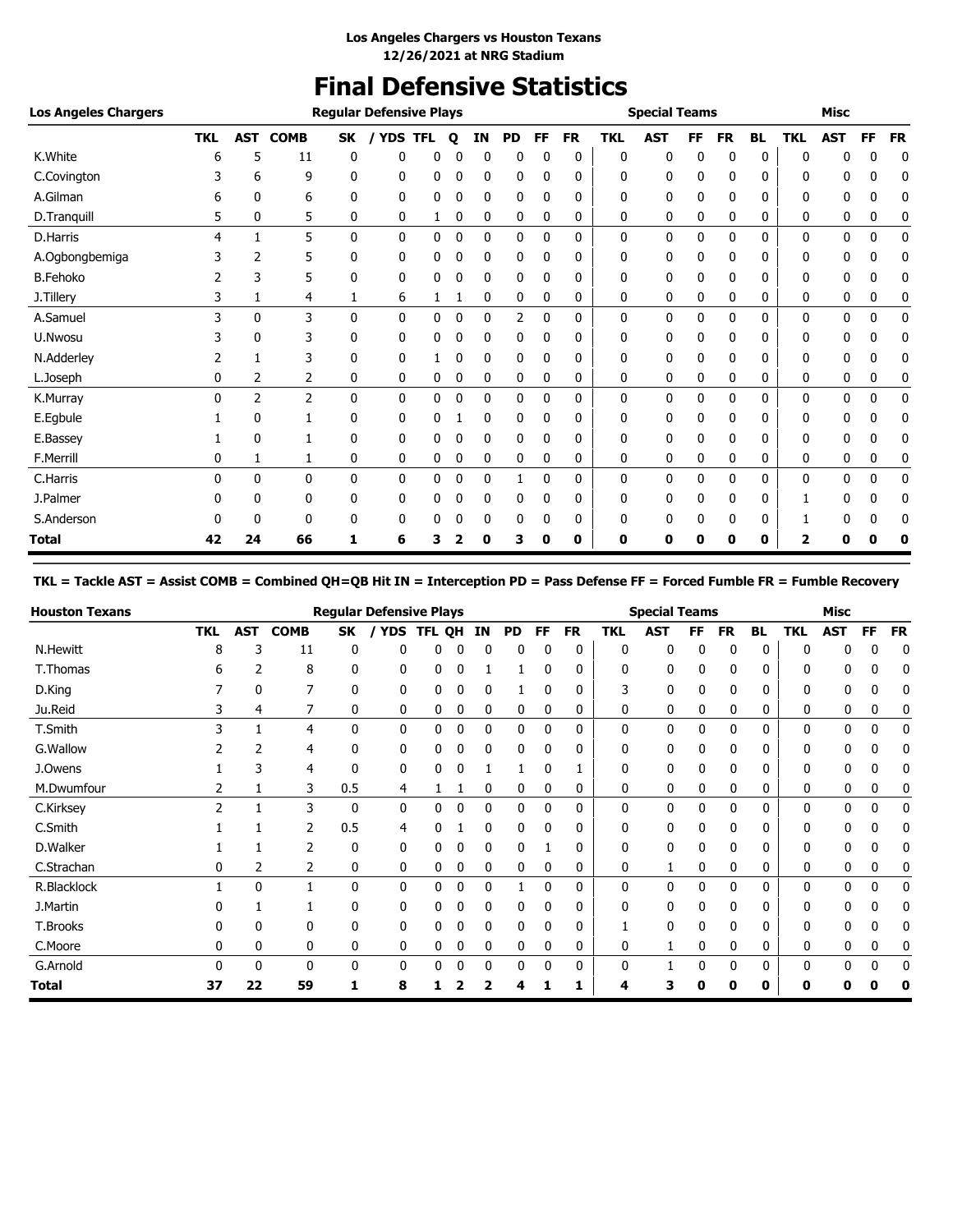# **First Half Summary**

|                                   |                              |      | PERIOD SCORES                                           |                                                                     | TIME OF POSSESSION   |                       |               |
|-----------------------------------|------------------------------|------|---------------------------------------------------------|---------------------------------------------------------------------|----------------------|-----------------------|---------------|
| Chargers                          |                              |      | $6\; 6 = 12$                                            | Chargers                                                            | 13:52                |                       |               |
| Texans                            |                              |      | $710 = 17$                                              | Texans                                                              | 16:08                |                       |               |
|                                   |                              |      |                                                         | <b>Scoring Plays</b>                                                |                      |                       |               |
| <b>Team</b>                       | Qtr                          |      | Time Play Description (Extra Point) (Drive Info)        |                                                                     |                      | <b>Visitor</b>        | Home          |
| Chargers                          | 1                            |      | 10:55 D. Hopkins 50 yd. Field Goal (8-43, 4:05)         |                                                                     |                      | 3                     | 0             |
| Texans                            | 1                            |      | 6:25 R.Burkhead 25 yd. run (D.Eberle kick) (8-75, 4:30) |                                                                     |                      | 3                     | 7             |
| Chargers                          | 1                            | 1:57 | D. Hopkins 46 yd. Field Goal (9-54, 4:28)               |                                                                     |                      | 6                     | 7             |
| Chargers                          | 2                            |      | 11:15 J.Jackson 17 yd. run (run failed) (7-70, 3:38)    |                                                                     |                      | 12                    | 7             |
| Texans                            | 2                            |      | 5:11 D.Eberle 51 yd. Field Goal (12-42, 6:04)           |                                                                     |                      | 12                    | 10            |
| Texans                            | 2                            |      |                                                         | 0:27 C.Conley 41 yd. pass from D.Mills (D.Eberle kick) (7-94, 3:30) |                      | 12                    | 17            |
|                                   |                              |      |                                                         |                                                                     | Los Angeles Chargers | <b>Houston Texans</b> |               |
| <b>TOTAL FIRST DOWNS</b>          |                              |      |                                                         |                                                                     | 11                   |                       | 12            |
|                                   |                              |      | First Downs Rushing-Passing-by Penalty                  |                                                                     | $1 - 8 - 2$          |                       | $3 - 7 - 2$   |
| <b>THIRD DOWN EFFICIENCY</b>      |                              |      |                                                         |                                                                     | 2-4-50.0%            |                       | 3-5-60.0%     |
| <b>TOTAL NET YARDS</b>            |                              |      |                                                         |                                                                     | 196                  |                       | 204           |
|                                   | <b>Total Offensive Plays</b> |      |                                                         |                                                                     | 26                   |                       | 29            |
| <b>NET YARDS RUSHING</b>          |                              |      |                                                         |                                                                     | 47                   |                       | 79            |
| <b>NET YARDS PASSING</b>          |                              |      |                                                         |                                                                     | 149                  |                       | 125           |
|                                   | Gross Yards Passing          |      |                                                         |                                                                     | 149                  |                       | 131           |
|                                   |                              |      | Times thrown-yards lost attempting to pass              |                                                                     | $0 - 0$              |                       | $1 - 6$       |
|                                   |                              |      | Pass Attempts-Completions-Had Intercepted               |                                                                     | $15 - 11 - 1$        |                       | $13 - 11 - 0$ |
| <b>Punts-Number and Average</b>   |                              |      |                                                         |                                                                     | $0 - 0.0$            |                       | $1 - 53.0$    |
| <b>Penalties-Number and Yards</b> |                              |      |                                                         |                                                                     | $3 - 39$             |                       | $8 - 55$      |
| <b>Fumbles-Number and Lost</b>    |                              |      |                                                         |                                                                     | $0 - 0$              |                       | $0 - 0$       |
| <b>Red Zone Efficiency</b>        |                              |      |                                                         |                                                                     | 1-1-100%             |                       | 1-1-100%      |
| <b>Average Drive Start</b>        |                              |      |                                                         |                                                                     | <b>LAC 27</b>        |                       | <b>HST 20</b> |

|                             |            | <b>Los Angeles Chargers</b> |                |                                |            |     |           |   |              |              |                       |              |           |   |              |            | <b>Houston Texans</b> |              |            |            |            |             |              |           |
|-----------------------------|------------|-----------------------------|----------------|--------------------------------|------------|-----|-----------|---|--------------|--------------|-----------------------|--------------|-----------|---|--------------|------------|-----------------------|--------------|------------|------------|------------|-------------|--------------|-----------|
| <b>RUSHING</b>              |            |                             | <b>ATT</b>     | <b>YDS</b>                     | <b>AVG</b> |     | LG        |   | <b>TD</b>    |              | <b>RUSHING</b>        |              |           |   |              |            |                       | <b>ATT</b>   | <b>YDS</b> |            | <b>AVG</b> |             | LG           | <b>TD</b> |
| J.Jackson                   |            |                             | 5              | 32                             |            | 6.4 | 17        |   | $\mathbf{1}$ |              | R.Burkhead            |              |           |   |              |            |                       | 9            |            | 55         | 6.1        |             | 25           | 1         |
| J.Kelley                    |            |                             | 4              | 8                              |            | 2.0 | 5         |   | 0            |              | R.Freeman             |              |           |   |              |            |                       | 6            |            | 24         | 4.0        |             | 13           | 0         |
| J.Herbert                   |            |                             | 1              | 4                              |            | 4.0 | 4         |   | 0            |              |                       |              |           |   |              |            |                       |              |            |            |            |             |              |           |
| M.Ffrench                   |            |                             | 1              | 3                              |            | 3.0 | 3         |   | 0            |              |                       |              |           |   |              |            |                       |              |            |            |            |             |              |           |
| Total                       |            |                             | 11             | 47                             |            | 4.3 | 17        |   | 1            |              | Total                 |              |           |   |              |            |                       | 15           |            | 79         | 5.3        |             | 25           | 1         |
| <b>PASSING</b>              | <b>ATT</b> | <b>CMP</b>                  | <b>YDS</b>     | <b>SK/YD</b>                   | TD         |     | LG IN     |   | <b>RT</b>    |              | <b>PASSING</b>        |              |           |   |              | <b>ATT</b> | <b>CMP</b>            | <b>YDS</b>   | SK/YD TD   |            |            | LG IN       |              | <b>RT</b> |
| J.Herbert                   | 15         | 11                          | 149            | 0/0                            | 0          | 25  | 1         |   | 76.8         |              | D.Mills               |              |           |   |              | 13         | 11                    | 131          |            | 1/6        | 1          | 41          | 0            | 134.3     |
| Total                       | 15         | 11                          | 149            | 0/0                            | 0          | 25  | 1         |   | 76.8         |              | Total                 |              |           |   |              | 13         | 11                    | 131          |            | 1/6        | 1          | 41          | $\mathbf{0}$ | 134.3     |
| <b>PASS RECEIVING</b>       |            | <b>TAR</b>                  | <b>REC</b>     | <b>YDS</b>                     | <b>AVG</b> |     | LG        |   | TD           |              | <b>PASS RECEIVING</b> |              |           |   |              |            | <b>TAR</b>            | <b>REC</b>   | <b>YDS</b> |            | <b>AVG</b> |             | LG           | <b>TD</b> |
| J.Palmer                    |            | 4                           | 3              | 34                             | 11.3       |     | 12        |   | 0            |              | P.Dorsett             |              |           |   |              |            | 3                     | 2            |            | 43         | 21.5       |             | 36           | 0         |
| J.Jackson                   |            | 2                           | 2              | 34                             | 17.0       |     | 25        |   | 0            |              | C.Conley              |              |           |   |              |            | 2                     | 2            |            | 42         | 21.0       |             | 41           | 1         |
| J.Moore                     |            | 3                           | $\overline{2}$ | 32                             | 16.0       |     | 16        |   | 0            |              | C.Moore               |              |           |   |              |            | 2                     | 2            |            | 18         | 9.0        |             | 14           | 0         |
| J.Cook                      |            | 3                           | 2              | 27                             | 13.5       |     | 18        |   | 0            |              | R.Burkhead            |              |           |   |              |            | 2                     | 2            |            | 0          | 0.0        |             | 4            | 0         |
| K.Allen                     |            | 3                           | $\overline{2}$ | 22                             | 11.0       |     | 15        |   | 0            |              | N.Collins             |              |           |   |              |            | 2                     | 1            |            | 11         | 11.0       |             | 11           | 0         |
|                             |            |                             |                |                                |            |     |           |   |              |              | <b>B.Jordan</b>       |              |           |   |              |            | 1                     | $\mathbf{1}$ |            | 11         | 11.0       |             | 11           | 0         |
|                             |            |                             |                |                                |            |     |           |   |              |              | P.Brown               |              |           |   |              |            | 1                     | $\mathbf{1}$ |            | 6          | 6.0        |             | 6            | 0         |
| Total                       |            | 15                          | 11             | 149                            | 13.5       |     | 25        |   | 0            |              | Total                 |              |           |   |              |            | 13                    | 11           | 131        |            | 11.9       |             | 41           | 1         |
| <b>Los Angeles Chargers</b> |            |                             |                | <b>Regular Defensive Plays</b> |            |     |           |   |              |              |                       |              |           |   |              |            | <b>Special Teams</b>  |              |            |            |            | <b>Misc</b> |              |           |
|                             | <b>TKL</b> | <b>AST</b>                  | <b>COMB</b>    |                                | SK         |     | / YDS TFL |   | Q            | ΙN           | <b>PD</b>             | FF           | <b>FR</b> |   | <b>TKL</b>   | <b>AST</b> | FF                    | <b>FR</b>    | BL         | <b>TKL</b> |            | <b>AST</b>  | FF           | <b>FR</b> |
| K.White                     |            | 4                           | 3              | 7                              | 0          |     | 0         | 0 | 0            | $\mathbf{0}$ | 0                     | $\mathbf{0}$ |           | 0 | $\mathbf{0}$ |            | $\mathbf 0$<br>0      | 0            | 0          |            | 0          | 0           | $\mathbf 0$  | 0         |
| D.Tranquill                 |            | 5                           | 0              | 5                              | 0          |     | 0         | 1 | 0            | 0            | 0                     | 0            |           | 0 | 0            |            | 0<br>0                | 0            | 0          |            | 0          | 0           | 0            | 0         |
| C.Covington                 |            | 1                           | 3              | 4                              | 0          |     | 0         | 0 | 0            | 0            | 0                     | 0            |           | 0 | 0            |            | 0<br>0                | 0            | 0          |            | 0          | 0           | 0            | 0         |
| A.Gilman                    |            | 3                           | $\mathbf{0}$   | 3                              | 0          |     | 0         | 0 | 0            | 0            | 0                     | 0            |           | 0 | 0            |            | 0<br>0                | 0            | 0          |            | 0          | 0           | 0            | 0         |
| Total                       |            | 13                          | 6              | 19                             | 0          |     | 0         | 1 | 0            | 0            | 0                     | $\mathbf 0$  |           | 0 | 0            |            | 0<br>0                | 0            | 0          |            | 0          | 0           | 0            | $\bf{0}$  |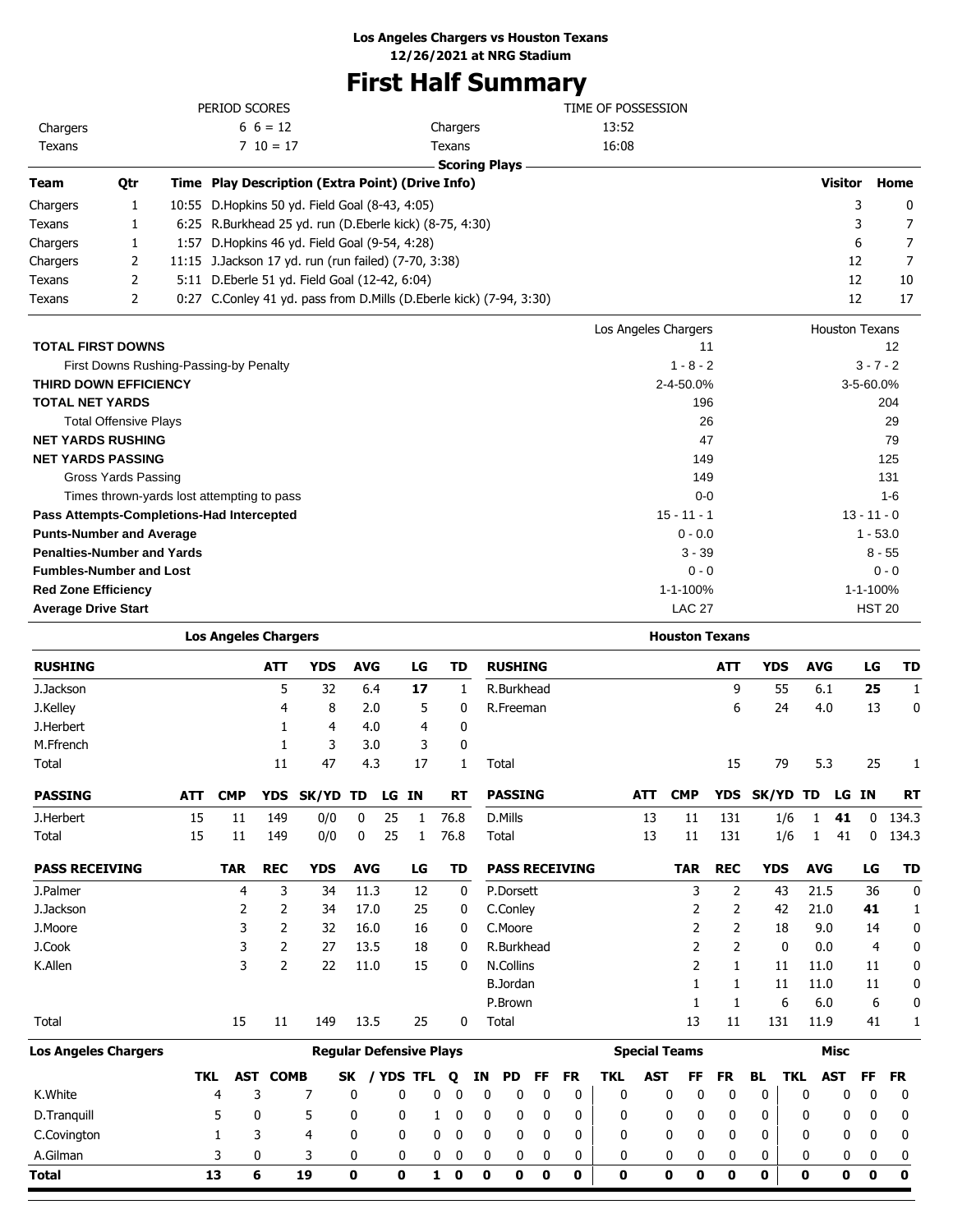# **First Half Summary**

| <b>Houston Texans</b> |     |            |             |           | <b>Regular Defensive Plays</b> |                   |    |    |    |           |     | <b>Special Teams</b> |    |           |    |     | Misc       |     |           |
|-----------------------|-----|------------|-------------|-----------|--------------------------------|-------------------|----|----|----|-----------|-----|----------------------|----|-----------|----|-----|------------|-----|-----------|
|                       | TKL | <b>AST</b> | <b>COMB</b> | <b>SK</b> |                                | <b>YDS TFL QH</b> | IN | PD | FF | <b>FR</b> | TKL | <b>AST</b>           | FF | <b>FR</b> | BL | TKL | <b>AST</b> | FF. | <b>FR</b> |
| Ju.Reid               |     |            |             |           |                                |                   |    |    |    | 0         | 0   |                      |    |           | 0  |     |            |     | 0         |
| T.Thomas              | 4   |            | 4           |           |                                |                   |    |    |    | 0         | 0   |                      |    |           | 0  |     |            |     | 0         |
| G. Wallow             |     |            | 4           |           |                                |                   |    |    |    | 0         | 0   |                      |    |           | 0  |     |            |     | 0         |
| T.Smith               |     |            |             |           |                                |                   |    |    |    | 0         | 0   |                      |    |           | 0  |     |            |     | - 0       |
| <b>Total</b>          |     |            | 16          |           |                                |                   |    |    |    | 0         | 0   | o                    |    |           |    | O   |            |     | 0         |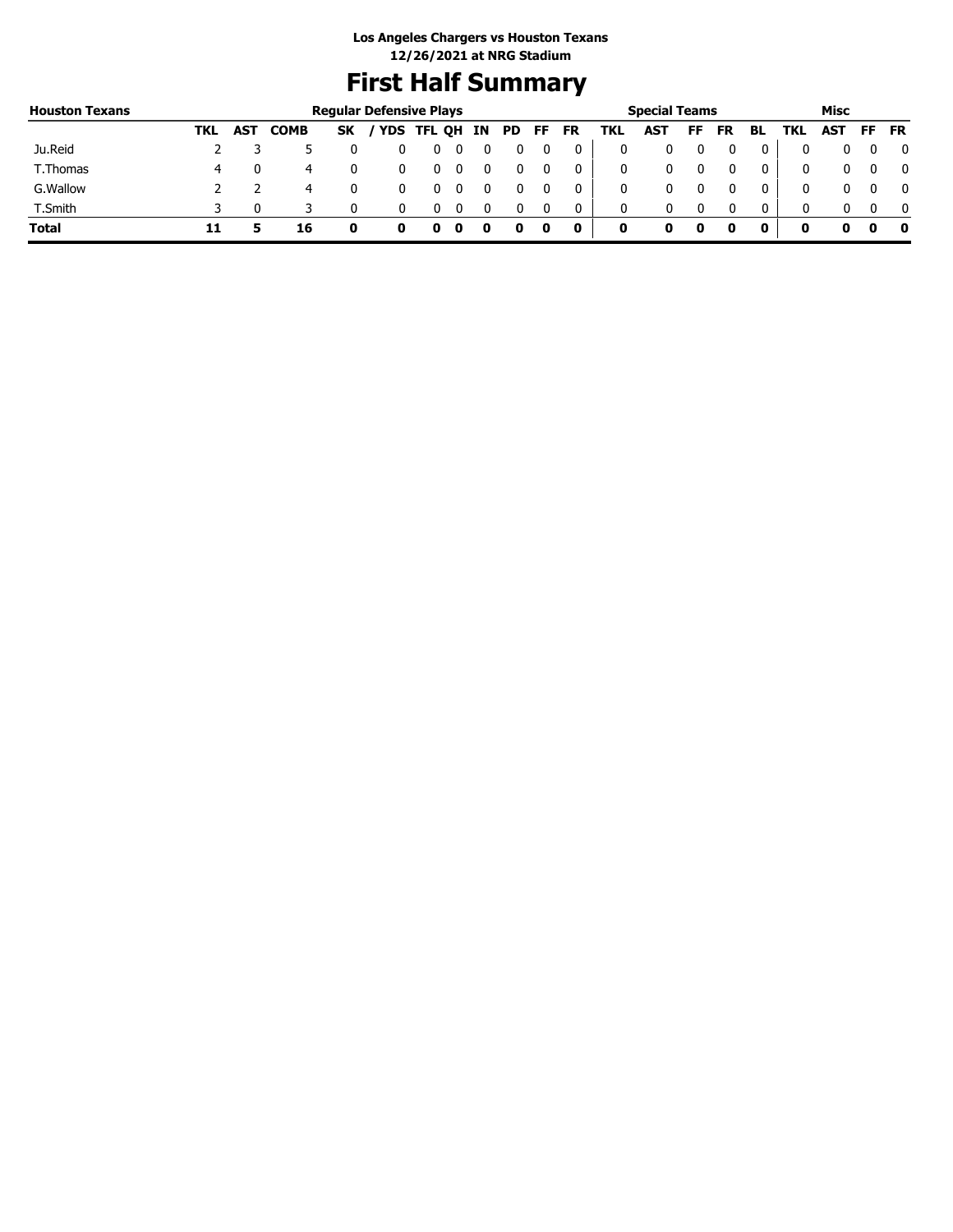### **Play By Play Play Play Play First Quarter** 12/26/2021

HST wins the coin toss and elects to defer. LAC elects to Receive, and HST elects to defend the north goal.

D.Eberle kicks 65 yards from HST 35 to end zone, Touchback.

#### **Los Angeles Chargers at 15:00**

|               | LAC 3 HST 0, 8 plays, 43 yards, 1 penalty, 4:05 drive, 4:05 elapsed                           |                |
|---------------|-----------------------------------------------------------------------------------------------|----------------|
| 4-7-HST 32    | (11:00) D.Hopkins 50 vard field goal is GOOD, Center-M.Overton, Holder-T.Long.                |                |
| 3-7-HST 32    | (11:04) (Shotgun) J. Herbert pass incomplete short middle to K. Allen (R. Blacklock).         |                |
| 2-9-HST 34    | (11:43) J.Kelley left tackle to HST 32 for 2 yards (Ju.Reid).                                 |                |
| 1-10-HST 35   | $(12:19)$ J.Jackson left tackle to HST 34 for 1 yard (G.Wallow; C.Strachan).                  |                |
|               | PENALTY on HST-C.Strachan, Defensive Holding, 5 yards, enforced at HST 40 - No Play.          | X <sub>3</sub> |
| 1-10-HST 40   | (12:39) J. Herbert pass short middle to J. Jackson to HST 40 for no gain (N. Hewitt).         |                |
| 1-10-LAC 44   | (13:14) J. Herbert pass short right to J. Moore pushed ob at HST 40 for 16 yards (T. Smith).  | P <sub>2</sub> |
| 3-1-LAC 34    | (13:53) J. Herbert pass short right to J. Palmer to LAC 44 for 10 yards (T. Smith, Ju. Reid). | P <sub>1</sub> |
| 2-3-LAC 32    | $(14:30)$ J. Jackson left guard to LAC 34 for 2 yards (C. Strachan; G. Wallow).               |                |
| $1-10-LAC$ 25 | (15:00) (Shotgun) J. Herbert pass short middle to K. Allen to LAC 32 for 7 yards (N. Hewitt). |                |
|               |                                                                                               |                |

D.Hopkins kicks 65 yards from LAC 35 to end zone, Touchback.

#### **Houston Texans at 10:55**

| 1-10-HST 25 | (10:55) R.Burkhead left tackle to HST 34 for 9 yards (A.Gilman).                                        |                |
|-------------|---------------------------------------------------------------------------------------------------------|----------------|
| 2-1-HST 34  | (10:17) (Shotgun) D. Mills pass short left to P. Dorsett ran ob at HST 41 for 7 yards.                  | P <sub>1</sub> |
| 1-10-HST 41 | (9:45) (Shotgun) R.Burkhead up the middle to HST 44 for 3 yards (L.Joseph; C.Covington).                |                |
| 2-7-HST 44  | $(9.04)$ PENALTY on HST-P. Brown, False Start, 5 yards, enforced at HST 44 - No Play.                   |                |
| 2-12-HST 39 | (8:46) (Shotgun) D. Mills pass short middle to C. Moore pushed ob at HST 43 for 4 yards (D. Tranquill). |                |
| 3-8-HST 43  | (8:10) (Shotgun) D. Mills pass short left to N. Collins to LAC 46 for 11 yards (N. Adderley; K. White). | P <sub>2</sub> |
| 1-10-LAC 46 | $(7:26)$ (Shotgun) D. Mills pass incomplete deep right to N. Collins.                                   |                |
|             | PENALTY on LAC-A.Samuel, Defensive Pass Interference, 24 yards, enforced at LAC 46 - No Play.           | X3             |
| 1-10-LAC 22 | $(7.19)$ (Shotgun) R. Freeman up the middle to LAC 18 for 4 yards (D. Tranquill, C. Covington).         |                |
| 2-6-LAC 18  | (6:40) R. Freeman up the middle for 18 yards, TOUCHDOWN NULLIFIED by Penalty.                           |                |
|             | PENALTY on HST-J.Morrissey, Offensive Holding, 10 yards, enforced at LAC 15.                            |                |
| 2-13-LAC 25 | (6:32) (Shotgun) R.Burkhead left tackle for 25 yards, TOUCHDOWN.                                        | R <sub>4</sub> |
|             | D. Eberle extra point is GOOD, Center-J. Weeks, Holder-C. Johnston.                                     |                |

### D.Eberle kicks 64 yards from HST 35 to LAC 1. M.Ffrench to LAC 18 for 17 yards (D.King).

#### **Los Angeles Chargers at 6:25, (1st play from scrimmage 6:17)**

|               | LAC 6 HST 7, 9 plays, 54 yards, 4:28 drive, 13:03 elapsed                                       |  |
|---------------|-------------------------------------------------------------------------------------------------|--|
| 4-5-HST 28    | (2:01) D.Hopkins 46 yard field goal is GOOD, Center-M.Overton, Holder-T.Long.                   |  |
| 3-5-HST 28    | (2:06) (Shotgun) J. Herbert pass incomplete short left to J. Cook.                              |  |
| 2-14-HST 37   | (2:45) (Shotgun) J.Herbert pass short right to J.Cook to HST 28 for 9 yards (T.Thomas).         |  |
|               | PENALTY on LAC-S. Quessenberry, Offensive Holding, 10 yards, enforced at HST 27.                |  |
| 2-5-HST 28    | (3:09) J.Kelley left guard to HST 13 for 15 yards (J.Owens).                                    |  |
| 1-10-HST 33   | (3:45) J.Kelley left guard to HST 28 for 5 yards (Ju.Reid).                                     |  |
| $2$ -7-LAC 42 | $(4:30)$ J. Herbert pass short left to J. Jackson to HST 33 for 25 yards (D. King).             |  |
| 1-10-LAC 39   | (5:07) M. Ffrench left end pushed ob at LAC 42 for 3 yards (T. Thomas).                         |  |
| 2-1-LAC 27    | (5:43) J.Herbert pass short right to J.Palmer pushed ob at LAC 39 for 12 yards (G.Wallow).      |  |
| $1-10-LAC$ 18 | $(6.17)$ J. Herbert pass short right to J. Jackson pushed ob at LAC 27 for 9 yards (G. Wallow). |  |
|               |                                                                                                 |  |

 **LAC 3 HST 7, 8 plays, 75 yards, 1 penalty, 4:30 drive, 8:35 elapsed**

D.Hopkins kicks 65 yards from LAC 35 to end zone, Touchback.

#### **Houston Texans at 1:57**

L

| 1-10-HST 25 | $(1:57)$ R. Freeman left guard to HST 27 for 2 yards (J. Tillery).                              |
|-------------|-------------------------------------------------------------------------------------------------|
| 2-8-HST 27  | $(1:18)$ (Shotgun) D.Mills sacked at HST 21 for -6 yards (J.Tillery).                           |
| 3-14-HST 21 | $(34)$ (Shotgun) D. Mills pass short left to R. Burkhead to HST 17 for -4 vards (D. Tranguill). |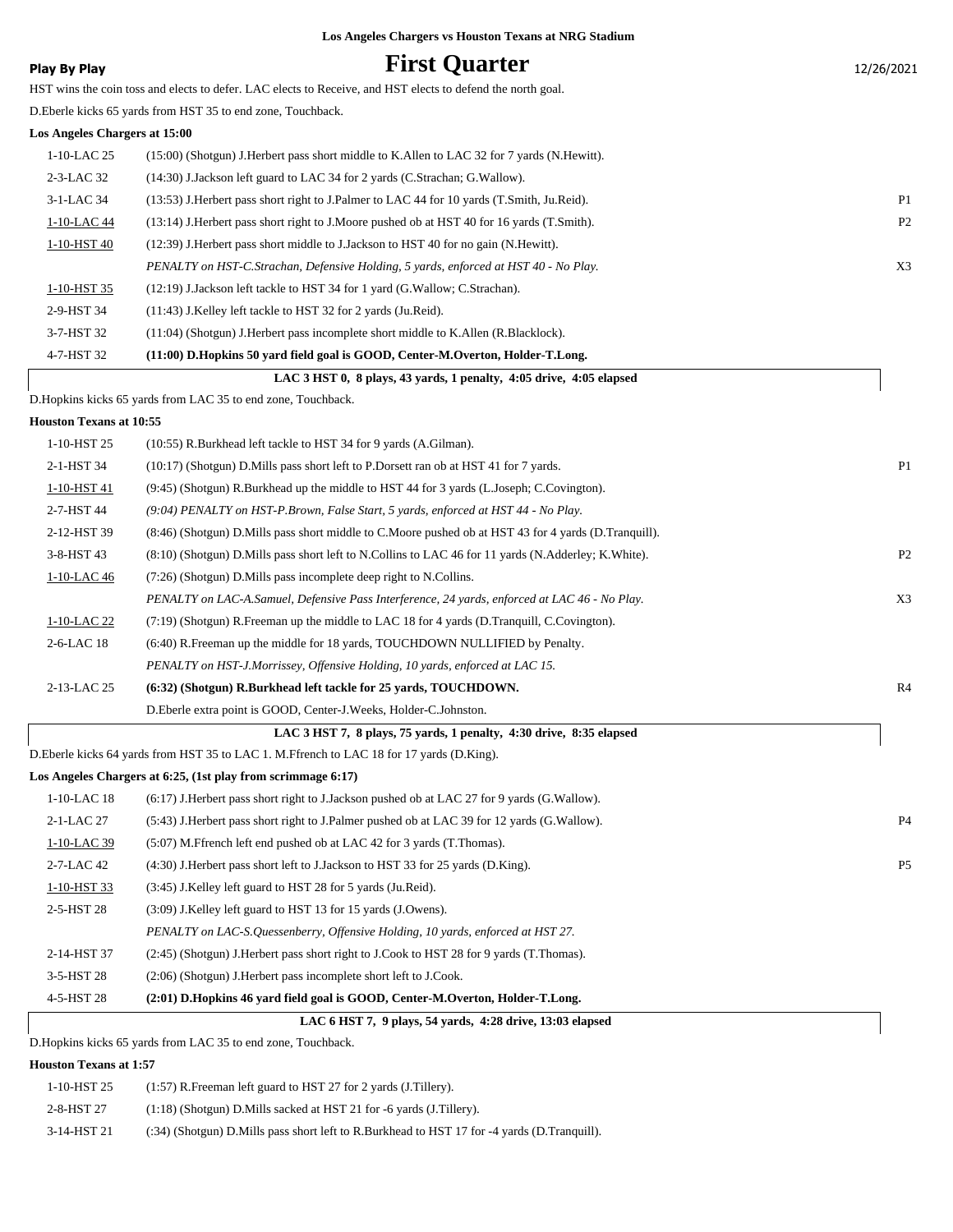|                             |              |      |                    |  |                             |                     | Los Angeles Chargers vs Houston Texans at NRG Stadium |  |  |
|-----------------------------|--------------|------|--------------------|--|-----------------------------|---------------------|-------------------------------------------------------|--|--|
| <b>END OF OUARTER</b>       |              | Time | <b>First Downs</b> |  |                             | <b>Efficiencies</b> |                                                       |  |  |
|                             | <b>Score</b> | Poss |                    |  | R P X T                     | 3 Down              | 4 Down                                                |  |  |
| <b>Los Angeles Chargers</b> |              | 8:33 |                    |  | $0 \t 4 \t 1 \t 5$          | 1/3                 | 0/0                                                   |  |  |
| <b>Houston Texans</b>       |              | 6:27 |                    |  | $1 \quad 2 \quad 1 \quad 4$ | 1/2                 | 0/0                                                   |  |  |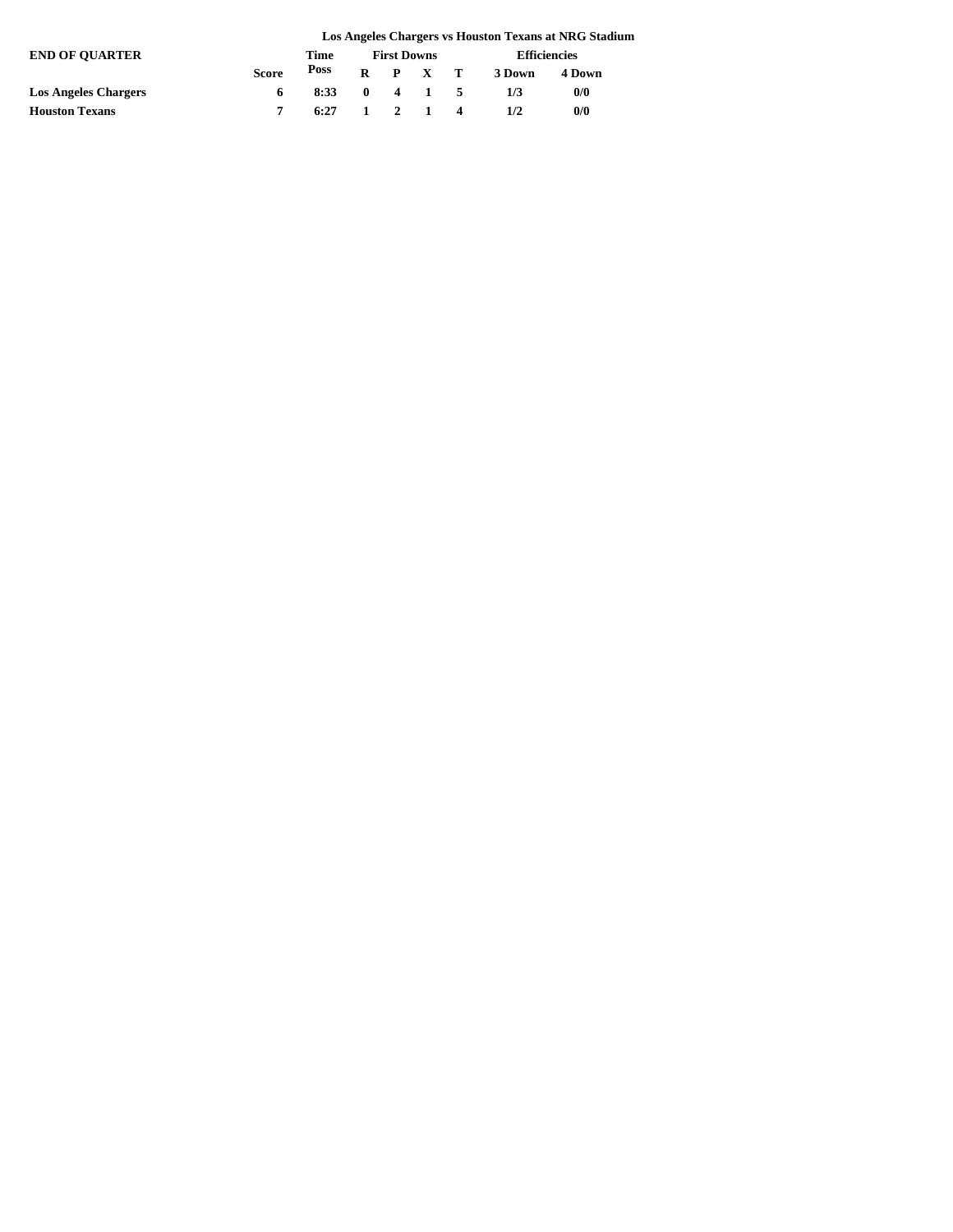| <b>Play By Play</b>            | <b>Second Quarter</b>                                                                                      | 12/26/2021     |
|--------------------------------|------------------------------------------------------------------------------------------------------------|----------------|
| Houston Texans continued.      |                                                                                                            |                |
| 4-18-HST 17                    | (15:00) C.Johnston punts 53 yards to LAC 30, Center-J.Weeks, fair catch by M.Ffrench. Punt Hangtime: 4.38s |                |
| Los Angeles Chargers at 14:53  |                                                                                                            |                |
| 1-10-LAC 30                    | (14:53) J.Jackson up the middle to LAC 33 for 3 yards (R.Blacklock, J.Owens).                              |                |
| 2-7-LAC 33                     | (14:18) (Shotgun) J. Herbert sacked at LAC 30 for -3 yards (D. Harris).                                    |                |
|                                | PENALTY on HST-D.Harris, Illegal Use of Hands, 5 yards, enforced at LAC 33 - No Play.                      | X6             |
| 1-10-LAC 38                    | (13:53) (Shotgun) J.Herbert pass short right to J.Cook to HST 44 for 18 yards (Ju.Reid; J.Owens).          | P7             |
| 1-10-HST 44                    | (13:18) J. Herbert pass short right to J. Palmer ran ob at HST 32 for 12 yards (D. King).                  | P <sub>8</sub> |
| 1-10-HST 32                    | (12:42) J.Kelley up the middle to HST 32 for no gain (T.Thomas).                                           |                |
| 2-10-HST 32                    | (12:06) (Shotgun) J.Herbert pass incomplete deep left to J.Moore (D.King).                                 |                |
| 3-10-HST 32                    | (12:00) (Shotgun) J. Herbert pass short left to K. Allen to HST 17 for 15 yards (T. Smith).                | <b>P9</b>      |
| 1-10-HST 17                    | (11:20) J.Jackson left end for 17 yards, TOUCHDOWN.                                                        | R10            |
|                                | Timeout #1 by HST at 11:15.                                                                                |                |
|                                | (Run formation) TWO-POINT CONVERSION ATTEMPT. J.Jackson rushes right end. ATTEMPT FAILS.                   |                |
|                                | LAC 12 HST 7, 7 plays, 70 vards, 1 penalty, 3:38 drive, 3:45 elapsed                                       |                |
|                                | D.Hopkins kicks 65 yards from LAC 35 to end zone, Touchback.                                               |                |
| <b>Houston Texans at 11:15</b> |                                                                                                            |                |
| 1-10-HST 25                    | (11:15) D. Mills pass short right to B. Jordan to HST 36 for 11 yards (D. Harris, K. Murray).              | P <sub>5</sub> |
| 1-10-HST 36                    | (10:34) R.Burkhead left tackle to HST 40 for 4 yards (D.Tranquill).                                        |                |
| 2-6-HST 40                     | (9:56) R.Burkhead up the middle to HST 42 for 2 yards (D.Tranquill).                                       |                |
| 3-4-HST 42                     | (9:18) (Shotgun) D. Mills pass short left to R. Burkhead to HST 46 for 4 yards (D. Harris).                | P <sub>6</sub> |
| 1-10-HST 46                    | (8:33) R. Freeman right tackle to LAC 41 for 13 yards (A. Gilman).                                         | R7             |

| 1-10-LAC 41    | (7:55) R.Freeman left tackle to LAC 40 for 1 yard (C.Covington; B.Fehoko).                         |    |
|----------------|----------------------------------------------------------------------------------------------------|----|
| 2-9-LAC 40     | $(7:17)$ (Shotgun) D. Mills pass short right to C. Moore to LAC 26 for 14 yards (K. White).        | P8 |
| 1-10-LAC 26    | $(6:36)$ D. Mills pass incomplete deep right to P. Dorsett (C. Harris).                            |    |
| $2-10$ -LAC 26 | (6:30) (Shotgun) D. Mills pass short left to C. Conley pushed ob at LAC 21 for 5 yards (K. White). |    |
|                | PENALTY on HST-C.Moore, Offensive Holding, 10 yards, enforced at LAC 25.                           |    |
| 2-19-LAC 35    | $(6:02)$ (Shotgun) R.Burkhead left guard to LAC 33 for 2 yards (E.Egbule).                         |    |
| 3-17-LAC 33    | (5:19) (Shotgun) D.Mills pass incomplete short right to N.Collins (A.Samuel).                      |    |

### D.Eberle kicks 67 yards from HST 35 to LAC -2. M.Bandy to LAC 21 for 23 yards (D.King).

4-17-LAC 33 **(5:15) D.Eberle 51 yard field goal is GOOD, Center-J.Weeks, Holder-C.Johnston.**

*PENALTY on HST-J.Watson, Low Block, 15 yards, enforced at LAC 21.*

#### **Los Angeles Chargers at 5:11, (1st play from scrimmage 5:06)**

| 1-10-LAC 36                   | $(5:06)$ J.Jackson up the middle to LAC 45 for 9 yards (D.Walker; Ju.Reid).                                                        |                 |
|-------------------------------|------------------------------------------------------------------------------------------------------------------------------------|-----------------|
| 2-1-LAC 45                    | (4:45) (No Huddle) J.Herbert pass short left to J.Moore to HST 39 for 16 yards (T.Thomas, N.Hewitt).                               | P11             |
| 1-10-HST 39                   | (4:07) J.Herbert pass deep middle intended for J.Palmer INTERCEPTED by J.Owens at HST -1. J.Owens to HST 6 for 7 yards (J.Palmer). |                 |
| <b>Houston Texans at 3:57</b> |                                                                                                                                    |                 |
| $1-10-HST6$                   | (3:57) R. Freeman up the middle to HST 7 for 1 yard (K. White).                                                                    |                 |
| 2-9-HST 7                     | (3:24) R. Freeman right guard to HST 10 for 3 yards (C. Covington; D. Tranquill).                                                  |                 |
|                               | PENALTY on HST-J.Camp, Illegal Formation, 3 yards, enforced at HST 7 - No Play.                                                    |                 |
|                               | Timeout #2 by HST at 02:54.                                                                                                        |                 |
| 2-12-HST 4                    | (2:54) PENALTY on HST-P.Brown, False Start, 2 yards, enforced at HST 4 - No Play.                                                  |                 |
| 2-14-HST 2                    | (2.54) (Shotgun) R.Burkhead left tackle to HST 4 for 2 yards (C.Covington, K.White).                                               |                 |
|                               | PENALTY on LAC-L.Joseph, Defensive Holding, 5 yards, enforced at HST 4.                                                            | X9              |
| 1-10-HST 9                    | (2:26) (Shotgun) D. Mills pass deep right to P. Dorsett to HST 45 for 36 yards (A. Samuel).                                        | P <sub>10</sub> |
| Two-Minute Warning            |                                                                                                                                    |                 |
| 1-10-HST 45                   | $(2:00)$ (Shotgun) D. Mills pass short left to P. Brown to LAC 49 for 6 yards (K. White).                                          |                 |
| 2-4-LAC 49                    | $(1:32)$ R.Burkhead right tackle to LAC 46 for 3 yards $(A.Gilman, K.White)$ .                                                     |                 |
| 3-1-LAC 46                    | $(1:01)$ (Shotgun) R.Burkhead up the middle to LAC 41 for 5 yards (A.Ogbongbemiga).                                                | R11             |

 **LAC 12 HST 10, 12 plays, 42 yards, 6:04 drive, 9:49 elapsed**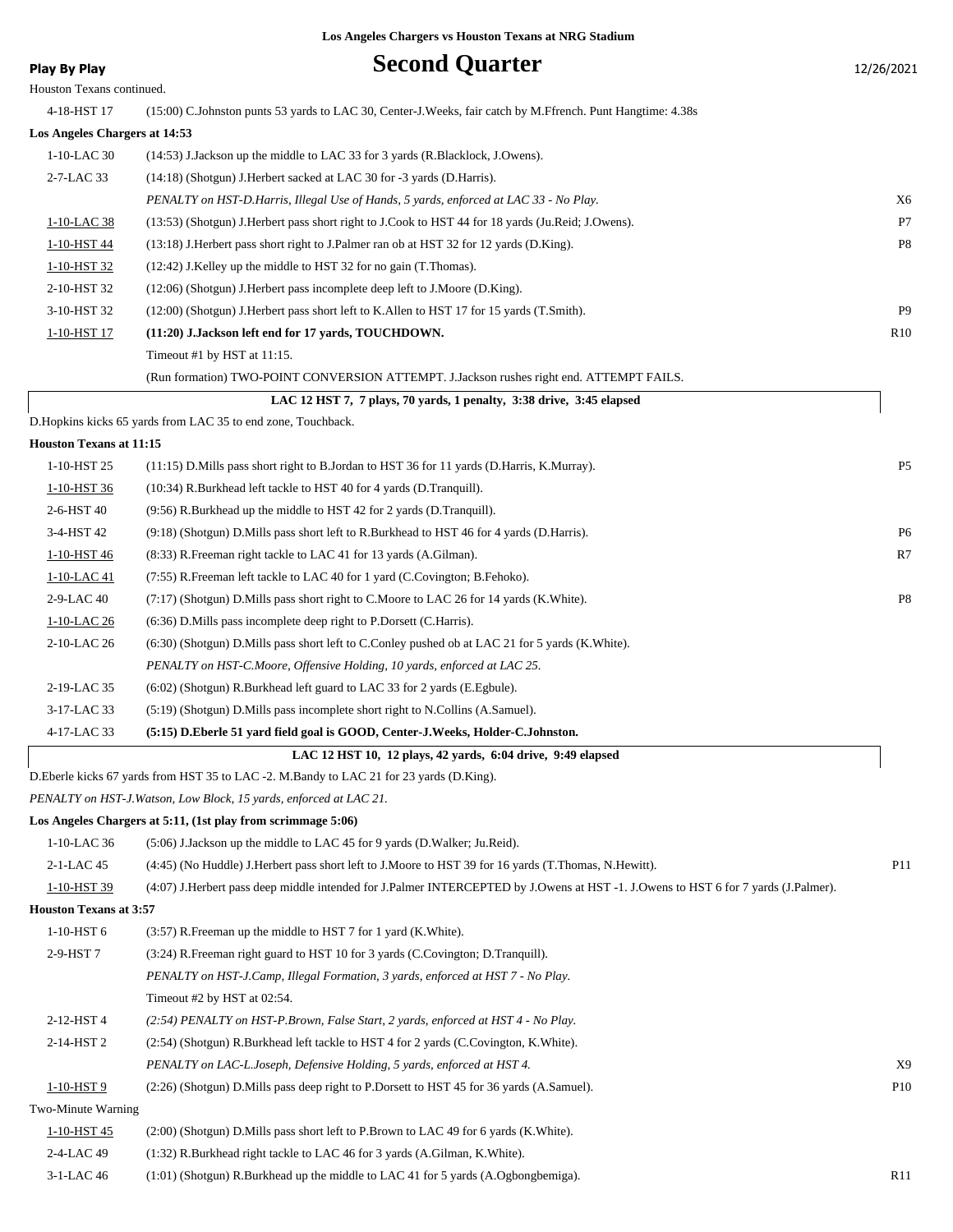#### 1-10-LAC 41 **(:33) (No Huddle, Shotgun) D.Mills pass deep right to C.Conley for 41 yards, TOUCHDOWN.** P12

D.Eberle extra point is GOOD, Center-J.Weeks, Holder-C.Johnston.

 **LAC 12 HST 17, 7 plays, 94 yards, 1 penalty, 3:30 drive, 14:33 elapsed**

D.Eberle kicks 58 yards from HST 35 to LAC 7. M.Bandy to LAC 24 for 17 yards (C.Moore; G.Arnold).

#### **Los Angeles Chargers at 0:27, (1st play from scrimmage 0:21)**

1-10-LAC 24 (:21) (Shotgun) J.Herbert scrambles up the middle to LAC 28 for 4 yards (N.Hewitt).

| <b>END OF OUARTER</b>       |              | Time |              |       | <b>First Downs</b> |    | <b>Efficiencies</b> |        |  |  |
|-----------------------------|--------------|------|--------------|-------|--------------------|----|---------------------|--------|--|--|
|                             | <b>Score</b> | Poss | R.           |       | P X T              |    | 3 Down              | 4 Down |  |  |
| <b>Los Angeles Chargers</b> |              | 5:19 | $\mathbf{1}$ |       | 4 1                | -6 | 1/1                 | 0/0    |  |  |
| <b>Houston Texans</b>       |              | 9:41 |              | 2 5 1 |                    |    | 2/3                 | 0/0    |  |  |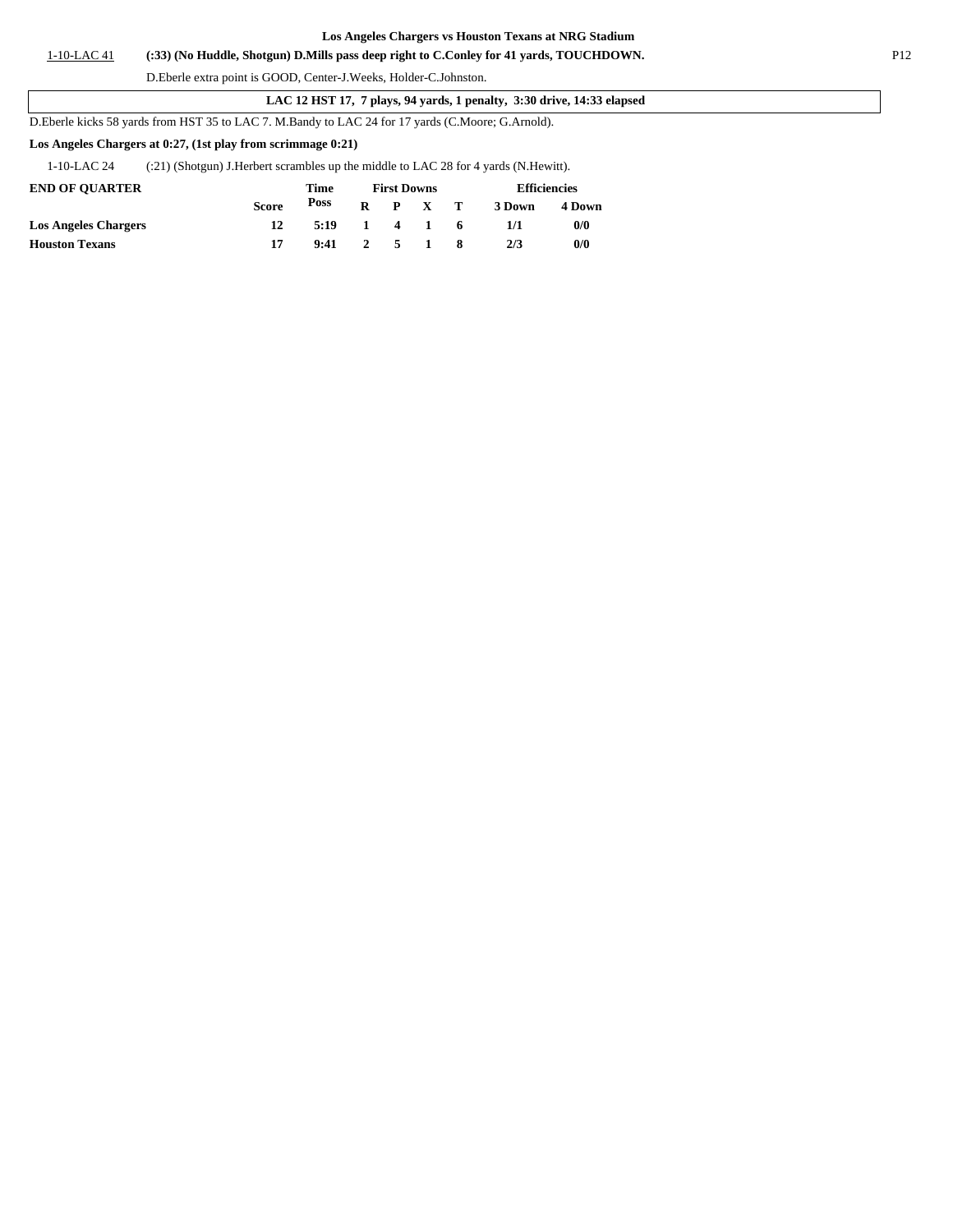### **Play By Play Play Play Play By Play Play By Play Play By Play Play By Play Play Play Play Play Play Play Play Play Play Play Play Play Play Play Play Play Play Play Play**

|                                | HST elects to Receive, and LAC elects to defend the North goal.                                                      |                 |
|--------------------------------|----------------------------------------------------------------------------------------------------------------------|-----------------|
|                                | D. Hopkins kicks 65 yards from LAC 35 to end zone, Touchback.                                                        |                 |
| <b>Houston Texans at 15:00</b> |                                                                                                                      |                 |
| 1-10-HST 25                    | (15:00) R.Burkhead up the middle to HST 40 for 15 yards (A.Gilman).                                                  | R13             |
| 1-10-HST 40                    | (14:21) R.Burkhead up the middle to HST 46 for 6 yards (C.Covington).                                                |                 |
| 2-4-HST 46                     | (13:43) R.Burkhead left tackle to HST 47 for 1 yard (U.Nwosu).                                                       |                 |
| 3-3-HST 47                     | (13:05) (Shotgun) D. Mills pass short middle to C. Conley to LAC 35 for 18 yards (A. Samuel).                        | P <sub>14</sub> |
| 1-10-LAC 35                    | (12:23) (Shotgun) D. Mills pass incomplete short left to P. Brown [E. Egbule].                                       |                 |
| 2-10-LAC 35                    | (12:18) R. Freeman right tackle to LAC 33 for 2 yards (N. Niemann; D. Harris).                                       |                 |
|                                | PENALTY on HST-J.Morrissey, Offensive Holding, 10 yards, enforced at LAC 35 - No Play.                               |                 |
| 2-20-LAC 45                    | (11:52) (Shotgun) D.Mills pass short right to P.Dorsett pushed ob at LAC 33 for 12 yards (D.Harris).                 |                 |
| 3-8-LAC 33                     | $(11:16)$ (Shotgun) D. Mills pass incomplete short left to P. Dorsett.                                               |                 |
| 4-8-LAC 33                     | (11:12) D. Eberle 52 yard field goal is No Good, Wide Right, Center-J. Weeks, Holder-C. Johnston.                    |                 |
| Los Angeles Chargers at 11:07  |                                                                                                                      |                 |
| 1-10-LAC 42                    | (11:07) J.Jackson left tackle to HST 45 for 13 yards (Ju.Reid; J.Owens).                                             | R12             |
| 1-10-HST 45                    | (10:36) J. Herbert pass incomplete deep right to K. Allen.                                                           |                 |
| 2-10-HST 45                    | (10:31) J.Kelley left end to HST 46 for -1 yards (M.Dwumfour, N.Hewitt).                                             |                 |
| 3-11-HST 46                    | (10:12) (No Huddle, Shotgun) J.Herbert pass short left to J.Kelley pushed ob at HST 32 for 14 yards (D.King).        | P <sub>13</sub> |
| 1-10-HST 32                    | (9:37) J.Jackson up the middle to HST 32 for no gain (J.Martin; T.Thomas).                                           |                 |
| 2-10-HST 32                    | (8:59) (Shotgun) J.Herbert pass short middle to J.Jackson to HST 26 for 6 yards (N.Hewitt).                          |                 |
| 3-4-HST 26                     | (8:38) (No Huddle, Shotgun) J. Herbert pass short right to T. McKitty pushed ob at HST 14 for 12 yards (C. Kirksey). | P <sub>14</sub> |
| 1-10-HST 14                    | (8:06) J.Jackson left tackle to HST 12 for 2 yards (M.Dwumfour).                                                     |                 |
| 2-8-HST 12                     | (7:29) (Shotgun) J.Herbert sacked at HST 20 for -8 yards (sack split by M.Dwumfour and C.Smith).                     |                 |
| 3-16-HST 20                    | (6:49) (Shotgun) PENALTY on LAC-R.Slater, False Start, 5 yards, enforced at HST 20 - No Play.                        |                 |
| 3-21-HST 25                    | (6:27) (Shotgun) J.Herbert scrambles up the middle to HST 17 for 8 yards (N.Hewitt).                                 |                 |
| 4-13-HST 17                    | (5:46) D.Hopkins 35 yard field goal is GOOD, Center-M.Overton, Holder-T.Long.                                        |                 |
|                                | LAC 15 HST 17, 11 plays, 41 yards, 5:25 drive, 9:18 elapsed                                                          |                 |

D.Hopkins kicks 65 yards from LAC 35 to end zone, Touchback.

#### **Houston Texans at 5:42**

ı

| <b>Houston Texans</b>       | 17                                                                                            | 9:35                                                                                     | 2            | 4                  |              | 7            | 3/4    | 0/0                 |  |                 |
|-----------------------------|-----------------------------------------------------------------------------------------------|------------------------------------------------------------------------------------------|--------------|--------------------|--------------|--------------|--------|---------------------|--|-----------------|
| <b>Los Angeles Chargers</b> | 15                                                                                            | 5:25                                                                                     | $\mathbf{1}$ | $\mathbf{2}$       | $\mathbf{0}$ | $\mathbf{3}$ | 2/3    | 0/0                 |  |                 |
|                             | <b>Score</b>                                                                                  | Poss                                                                                     | $\mathbf R$  | P                  | $\mathbf{x}$ | т            | 3 Down | 4 Down              |  |                 |
| <b>END OF OUARTER</b>       |                                                                                               | Time                                                                                     |              | <b>First Downs</b> |              |              |        | <b>Efficiencies</b> |  |                 |
| $2-3-LAC8$                  | (:39) (Shotgun) R.Burkhead up the middle to LAC 4 for 4 yards (B.Fehoko; C.Covington).        |                                                                                          |              |                    |              |              |        |                     |  | R <sub>19</sub> |
| 1-10-LAC 15                 | $(1:21)$ T. Smith right end to LAC 8 for 7 yards (K. White).                                  |                                                                                          |              |                    |              |              |        |                     |  |                 |
|                             | PENALTY on LAC-K.Murray, Defensive Holding, 5 yards, enforced at LAC 20 - No Play.            |                                                                                          |              |                    |              |              |        |                     |  | X18             |
| 1-10-LAC 20                 |                                                                                               | $(1:25)$ (Shotgun) D. Mills pass incomplete short left.                                  |              |                    |              |              |        |                     |  |                 |
| 3-6-LAC 47                  | (2:09) (Shotgun) D. Mills pass short left to B. Jordan to LAC 20 for 27 yards (A. Gilman).    |                                                                                          |              |                    |              |              |        |                     |  | P <sub>17</sub> |
| 2-10-HST 49                 | (2.52) (Shotgun) R.Burkhead right tackle to LAC 47 for 4 yards (U.Nwosu, D.Harris).           |                                                                                          |              |                    |              |              |        |                     |  |                 |
| 1-10-HST 49                 | (2:59) D. Mills pass incomplete short left to P. Dorsett (A. Samuel).                         |                                                                                          |              |                    |              |              |        |                     |  |                 |
| 3-6-HST 43                  | (3.42) (Shotgun) D.Mills pass short right to B.Jordan to HST 49 for 6 yards (A.Ogbongbemiga). |                                                                                          |              |                    |              |              |        |                     |  | P <sub>16</sub> |
| 2-8-HST 41                  | (4:26) (Shotgun) R. Freeman left tackle to HST 43 for 2 yards (K. White; K. Murray).          |                                                                                          |              |                    |              |              |        |                     |  |                 |
| 1-10-HST 39                 |                                                                                               | (5:00) (No Huddle) R. Freeman left tackle to HST 41 for 2 yards (J. Tillery; B. Fehoko). |              |                    |              |              |        |                     |  |                 |
| 2-5-HST 30                  | (5:19) (No Huddle) D. Mills pass short left to N. Collins to HST 39 for 9 yards (D. Harris).  |                                                                                          |              |                    |              |              |        |                     |  | P <sub>15</sub> |
| 1-10-HST 25                 | (5:42) R. Freeman up the middle to HST 30 for 5 yards (A. Gilman).                            |                                                                                          |              |                    |              |              |        |                     |  |                 |
|                             |                                                                                               |                                                                                          |              |                    |              |              |        |                     |  |                 |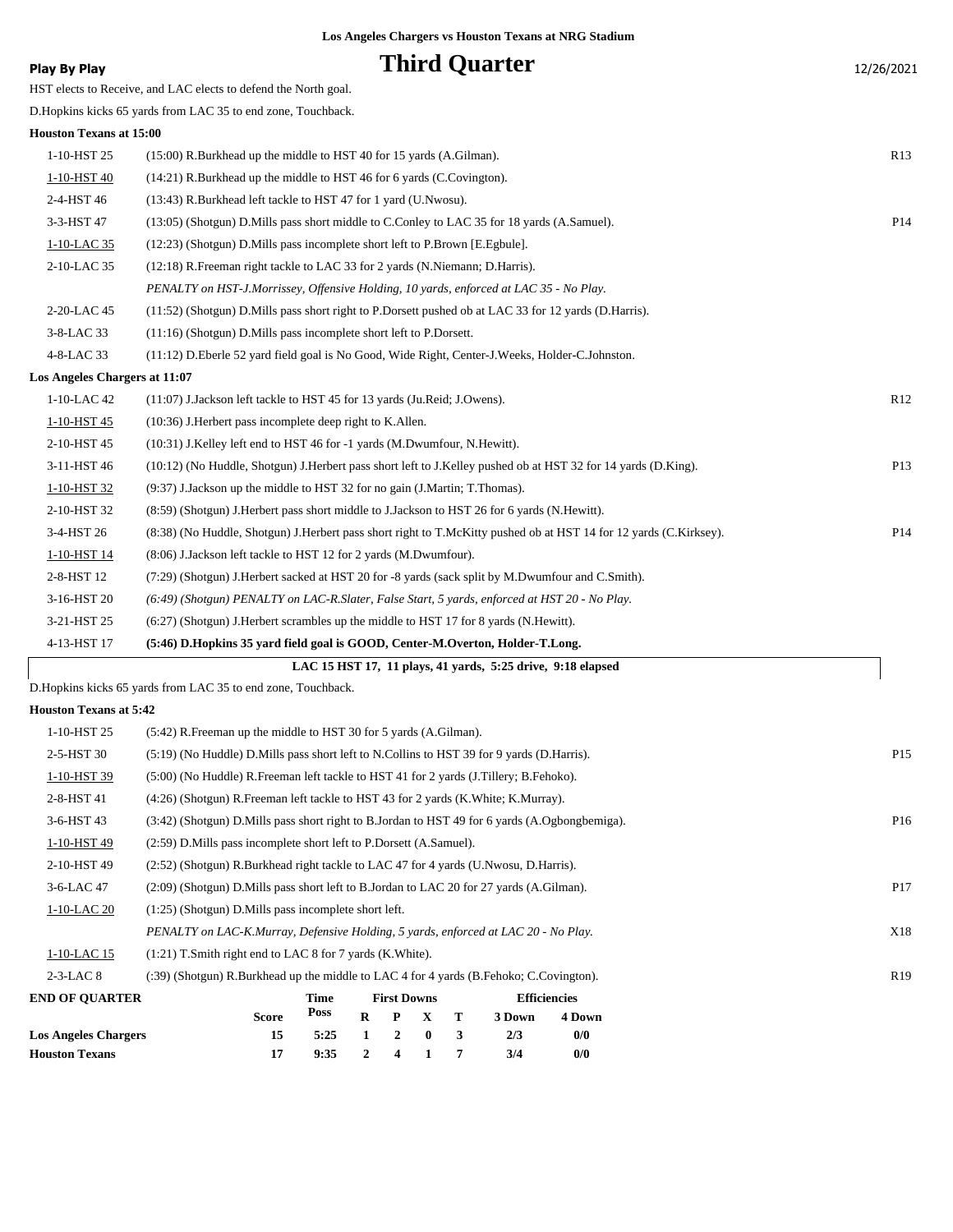| <b>Play By Play</b>            | <b>Fourth Quarter</b>                                                                                                           | 12/26/2021      |
|--------------------------------|---------------------------------------------------------------------------------------------------------------------------------|-----------------|
| Houston Texans continued.      |                                                                                                                                 |                 |
| <u>1-4-LAC 4</u>               | $(15:00)$ R. Burkhead up the middle to LAC 2 for 2 yards (C. Covington).                                                        |                 |
| $2-2-LAC2$                     | (14:25) (Shotgun) R.Burkhead up the middle to LAC 1 for 1 yard (C.Covington; L.Joseph).                                         |                 |
| $3-1-LAC1$                     | (13:40) R.Burkhead right tackle for 1 yard, TOUCHDOWN.                                                                          | R20             |
|                                | D.Eberle extra point is GOOD, Center-J.Weeks, Holder-C.Johnston.                                                                |                 |
|                                | LAC 15 HST 24, 13 plays, 75 yards, 1 penalty, 7:05 drive, 1:23 elapsed                                                          |                 |
|                                | D. Eberle kicks 60 yards from HST 35 to LAC 5. M. Bandy to LAC 32 for 27 yards (T. Brooks, C. Strachan).                        |                 |
|                                | Los Angeles Chargers at 13:37, (1st play from scrimmage 13:32)                                                                  |                 |
| 1-10-LAC 32                    | (13:32) J.Herbert pass short right to J.Cook pushed ob at LAC 49 for 17 yards (N.Hewitt).                                       | P <sub>15</sub> |
| 1-10-LAC 49                    | (12:56) J.Jackson up the middle to 50 for 1 yard (D.Walker). FUMBLES (D.Walker), RECOVERED by HST-J.Owens at HST 47. J.Owens to |                 |
| <b>Houston Texans at 12:48</b> | LAC 47 for 6 yards (S.Anderson).                                                                                                |                 |
| 1-10-LAC 47                    | (12:48) (Shotgun) D. Mills pass short middle to C. Moore to LAC 48 for -1 yards (N. Adderley).                                  |                 |
| 2-11-LAC 48                    | (12:08) (Shotgun) R. Freeman right guard to LAC 46 for 2 yards (B. Fehoko).                                                     |                 |
| 3-9-LAC 46                     | (11:31) (Shotgun) D. Mills pass short right to B. Jordan to LAC 34 for 12 yards (A. Samuel).                                    | P <sub>21</sub> |
|                                | Penalty on LAC-A.Samuel, Defensive Pass Interference, declined.                                                                 |                 |
| 1-10-LAC 34                    | $(11:08)$ D. Mills pass deep right to C. Moore to LAC 11 for 23 yards (E. Bassey).                                              | P <sub>22</sub> |
| <u>1-10-LAC 11</u>             | (10:28) (Shotgun) R.Freeman right guard to LAC 10 for 1 yard (U.Nwosu, F.Merrill).                                              |                 |
| 2-9-LAC 10                     | (9:42) (Shotgun) R.Burkhead right guard to LAC 7 for 3 yards (B.Fehoko).                                                        |                 |
| $3-6$ -LAC $7$                 | (9:01) (Shotgun) D.Mills pass incomplete short left to J.Akins.                                                                 |                 |
| 4-6-LAC 7                      | (8:57) D. Eberle 25 yard field goal is GOOD, Center-J. Weeks, Holder-C. Johnston.                                               |                 |
|                                | LAC 15 HST 27, 8 plays, 40 yards, 3:54 drive, 6:06 elapsed                                                                      |                 |
|                                | D. Eberle kicks 65 yards from HST 35 to end zone, Touchback.                                                                    |                 |
| Los Angeles Chargers at 8:54   |                                                                                                                                 |                 |
| 1-10-LAC 25                    | (8:54) (Shotgun) J.Herbert pass short left to J.Jackson to LAC 36 for 11 yards (N.Hewitt).                                      | P <sub>16</sub> |
| 1-10-LAC 36                    | (8:33) (No Huddle, Shotgun) J.Herbert pass short middle to J.Jackson to LAC 45 for 9 yards (N.Hewitt).                          |                 |
| 2-1-LAC 45                     | (8:14) (No Huddle, Shotgun) J.Herbert pass short middle to J.Jackson to HST 38 for 17 yards (N.Hewitt).                         | P17             |
| 1-10-HST 38                    | (7:53) (No Huddle, Shotgun) J.Jackson left guard to HST 31 for 7 yards (N.Hewitt; T.Thomas).                                    |                 |
| 2-3-HST 31                     | (7:29) (No Huddle, Shotgun) J.Herbert pass short right to S.Anderson pushed ob at HST 24 for 7 yards (T.Thomas).                | P <sub>18</sub> |
| 1-10-HST 24                    | (6:58) (Shotgun) J.Herbert scrambles up the middle to HST 23 for 1 yard (C.Smith).                                              |                 |
|                                | PENALTY on HST-R.Carter, Illegal Use of Hands, 5 yards, enforced at HST 23.                                                     | X19             |
| 1-10-HST 18                    | (6:51) (Shotgun) J.Herbert pass short left to K.Allen to HST 11 for 7 yards (Ju.Reid).                                          |                 |
| 2-3-HST 11                     | (6:20) (Shotgun) J.Herbert scrambles right end to HST 9 for 2 yards (T.Thomas).                                                 |                 |
| 3-1-HST 9                      | (5:54) (No Huddle, Shotgun) J.Jackson right guard for 9 yards, TOUCHDOWN.                                                       | R20             |
|                                | TWO-POINT CONVERSION ATTEMPT. J.Herbert pass to J.Cook is complete. ATTEMPT SUCCEEDS.                                           |                 |
|                                | LAC 23 HST 27, 9 plays, 75 yards, 1 penalty, 3:04 drive, 9:10 elapsed                                                           |                 |
|                                | D. Hopkins kicks 37 yards from LAC 35 to HST 28. J. Samuels (didn't try to advance) to HST 28 for no gain.                      |                 |
|                                | Houston Texans at 5:50, (1st play from scrimmage 5:49)                                                                          |                 |
| 1-10-HST 28                    | (5:49) R.Burkhead right guard to HST 31 for 3 yards (C.Covington; A.Ogbongbemiga).                                              |                 |
| 2-7-HST 31                     | (5:06) D. Mills pass short right to P. Brown to HST 35 for 4 yards (K. White).                                                  |                 |
|                                | Timeout #1 by LAC at 04:21.                                                                                                     |                 |
| 3-3-HST 35                     | (4:21) (Shotgun) R.Burkhead left guard to HST 39 for 4 yards (J.Tillery).                                                       | R <sub>23</sub> |
| 1-10-HST 39                    | (3:36) R.Burkhead right guard to LAC 25 for 36 yards (N.Adderley).                                                              | R <sub>24</sub> |
|                                | Timeout #2 by LAC at 03:26.                                                                                                     |                 |
| 1-10-LAC 25                    | (3:26) R. Freeman up the middle to LAC 27 for -2 yards (K. White; A. Ogbongbemiga).                                             |                 |
|                                | Timeout #3 by LAC at 03:22.                                                                                                     |                 |
| 2-12-LAC 27                    | (3:22) R.Burkhead right end to LAC 13 for 14 yards (A.Ogbongbemiga).                                                            | R <sub>25</sub> |
| 1-10-LAC 13                    | (2:36) D.Mills pass short right to N.Collins for 13 yards, TOUCHDOWN.                                                           | P <sub>26</sub> |
|                                | D. Eberle extra point is GOOD, Center-J. Weeks, Holder-C. Johnston.                                                             |                 |

### **LAC 23 HST 34, 7 plays, 72 yards, 3:18 drive, 12:28 elapsed**

D.Eberle kicks 60 yards from HST 35 to LAC 5. M.Bandy to LAC 26 for 21 yards (D.King). HST-C.Moore was injured during the play. His return is Probable.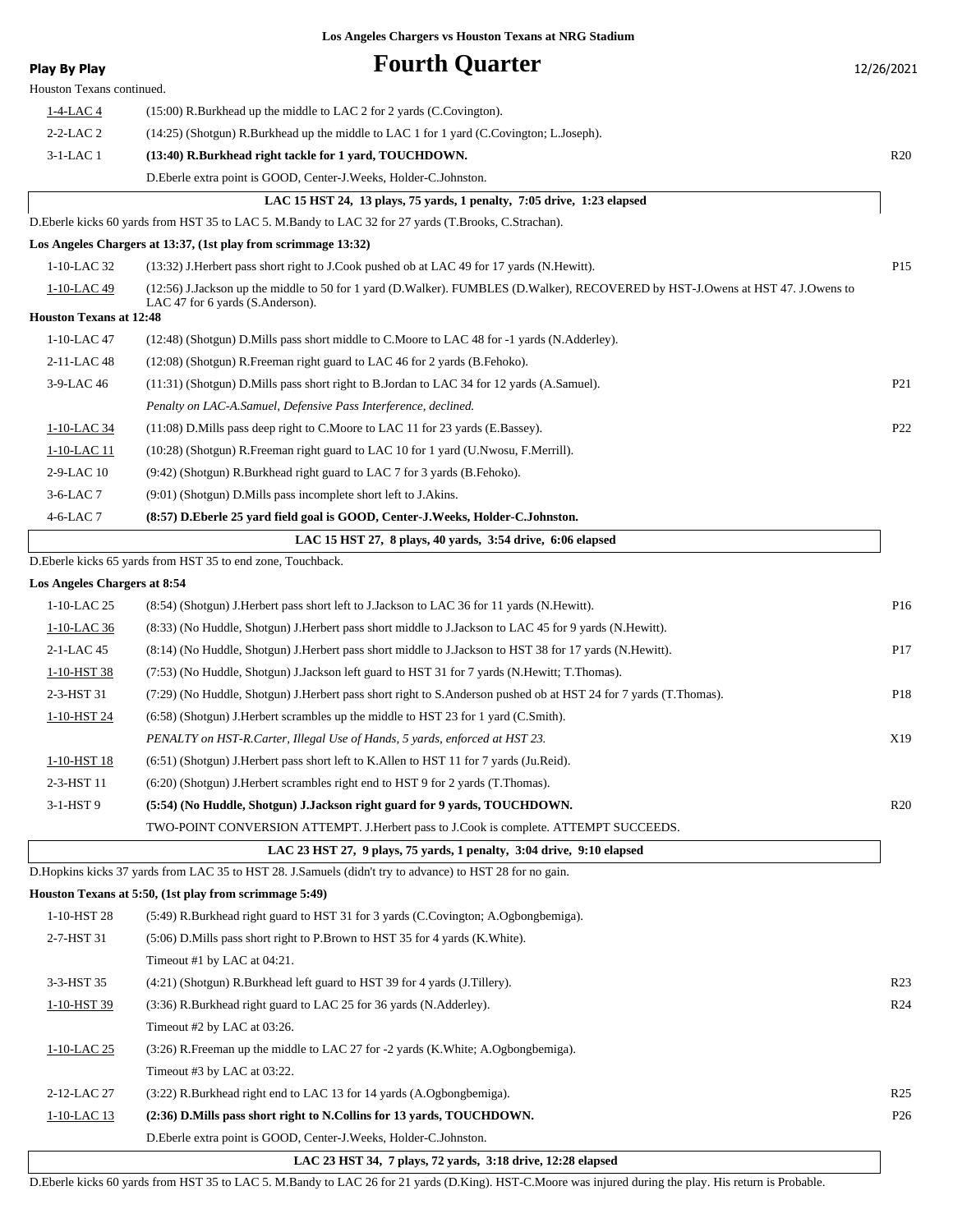|                               | Los Angeles Chai gers vs Houston Texans at Alvo Diagnam                                                                   |                 |
|-------------------------------|---------------------------------------------------------------------------------------------------------------------------|-----------------|
|                               | Los Angeles Chargers at 2:32, (1st play from scrimmage 2:27)                                                              |                 |
| 1-10-LAC 26                   | (2:27) (Shotgun) J. Herbert pass short right to J. Palmer to LAC 32 for 6 yards (C. Kirksey; T. Smith).                   |                 |
| 2-4-LAC 32                    | (2:09) (No Huddle, Shotgun) J. Herbert pass incomplete short left to J. Jackson.                                          |                 |
| 3-4-LAC 32                    | $(2.04)$ (Shotgun) J. Herbert pass short left to K. Allen to LAC 38 for 6 yards (D. King).                                | <b>P21</b>      |
| Two-Minute Warning            |                                                                                                                           |                 |
| $1-10-LAC$ 38                 | (1:59) (Shotgun) J.Herbert pass short right intended for J.Cook INTERCEPTED by T.Thomas at LAC 48. T.Thomas for 48 yards, |                 |
| <b>Houston Texans at 1:49</b> | <b>TOUCHDOWN.</b>                                                                                                         |                 |
|                               | D. Eberle extra point is GOOD, Center-J. Weeks, Holder-C. Johnston.                                                       |                 |
|                               | LAC 23 HST 41, 0 plays, 48 yards, 0:00 drive, 13:11 elapsed                                                               |                 |
|                               | D. Eberle kicks 65 yards from HST 35 to end zone, Touchback.                                                              |                 |
| Los Angeles Chargers at 1:49  |                                                                                                                           |                 |
| $1-10-LAC$ 25                 | (1:49) (Shotgun) J. Herbert pass deep left to J. Moore to LAC 49 for 24 yards (D. King).                                  | P <sub>22</sub> |
| 1-10-LAC 49                   | (1:28) (No Huddle, Shotgun) J. Herbert pass short left to J. Jackson to HST 38 for 13 yards (C. Kirksey).                 | P <sub>23</sub> |
| 1-10-HST 38                   | (1:09) J.Herbert pass short left to J.Jackson ran ob at HST 30 for 8 yards (D.King).                                      |                 |
| 2-2-HST 30                    | $(1:03)$ (Shotgun) J. Herbert pass deep middle to S. Anderson to HST 3 for 27 yards (D. King).                            | P <sub>24</sub> |
|                               |                                                                                                                           |                 |

1-3-HST 3 (:44) (No Huddle, Shotgun) J.Herbert pass incomplete short right. 2-3-HST 3 **(:38) (Shotgun) J.Herbert pass short middle to J.Palmer for 3 yards, TOUCHDOWN.** P25 (Pass formation) TWO-POINT CONVERSION ATTEMPT. J.Herbert pass to J.Kelley is incomplete. ATTEMPT FAILS.

 **LAC 29 HST 41, 6 plays, 75 yards, 1:15 drive, 14:26 elapsed**

D.Hopkins kicks onside 14 yards from LAC 35 to LAC 49. R.Burkhead (didn't try to advance) to LAC 49 for no gain.

#### **Houston Texans at 0:34, (1st play from scrimmage 0:33)**

1-10-LAC 49 (:33) D.Mills kneels to 50 for -1 yards.

| <b>END OF OUARTER</b>       |              | Time | <b>First Downs</b> |              |              |  | <b>Efficiencies</b> |        |  |
|-----------------------------|--------------|------|--------------------|--------------|--------------|--|---------------------|--------|--|
|                             | <b>Score</b> | Poss | R                  |              | P X T        |  | 3 Down              | 4 Down |  |
| <b>Los Angeles Chargers</b> | 29           | 5:51 | $\mathbf{1}$       |              | 9 1 11       |  | 2/2                 | 0/0    |  |
| <b>Houston Texans</b>       | 41           | 9:09 | 4                  | $\mathbf{R}$ | $\mathbf{0}$ |  | 3/4                 | 0/0    |  |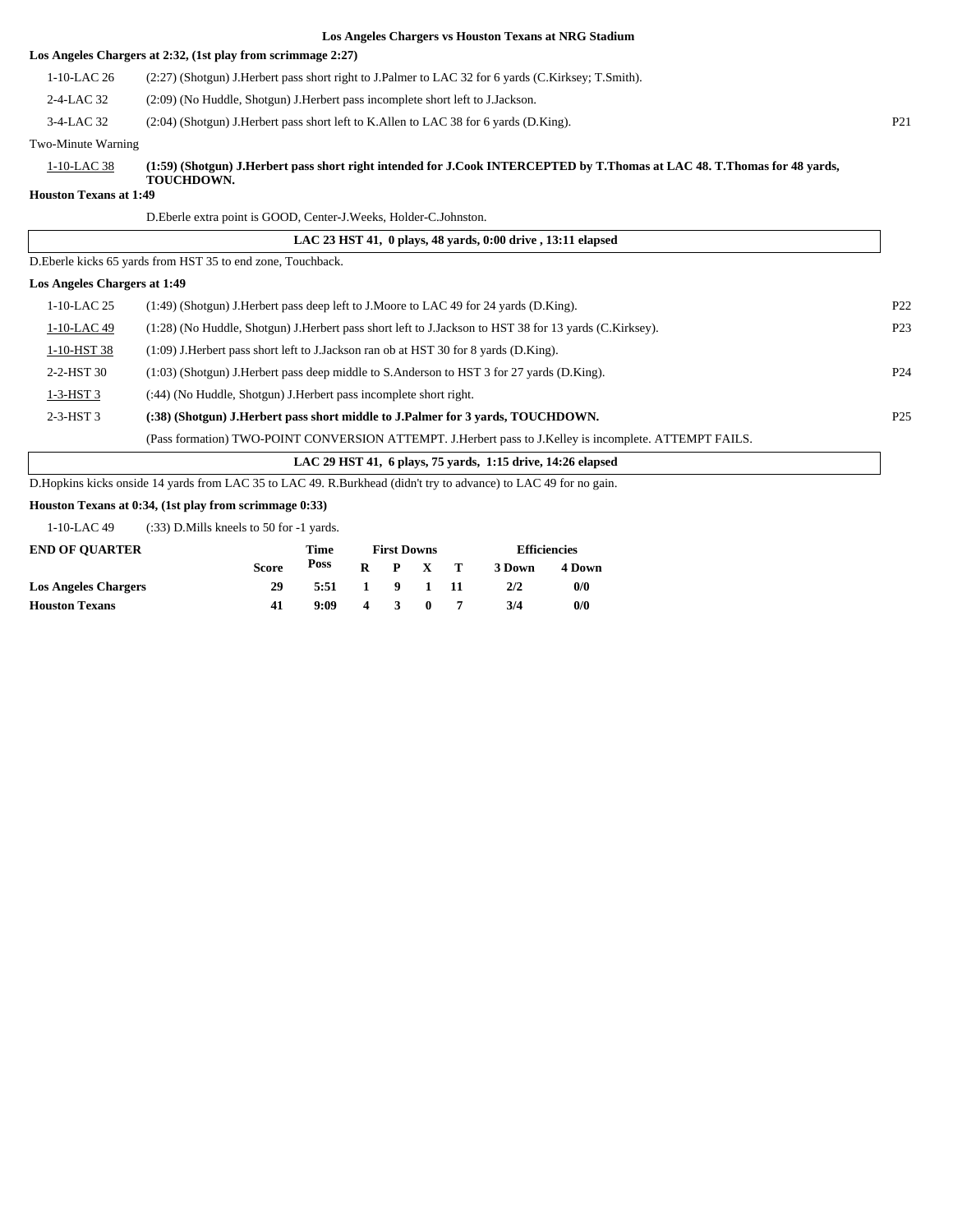### **Miscellaneous Statistics Report**

**Los Angeles Chargers vs Houston Texans**

**12/26/2021 at NRG Stadium**

### **Ten Longest Plays for Los Angeles Chargers**

| Yards | <b>Otr</b> | <b>Play Start</b> | <b>Play Description</b>                                                                                    |
|-------|------------|-------------------|------------------------------------------------------------------------------------------------------------|
| 27    |            | 4 2-2-HST 30      | (1:03) (Shotgun) J. Herbert pass deep middle to S. Anderson to HST 3 for 27 yards (D. King).               |
| 25    |            | 1 2-7-LAC 42      | (4:30) J. Herbert pass short left to J. Jackson to HST 33 for 25 yards (D. King).                          |
| 24    |            | 4 1-10-LAC 25     | (1:49) (Shotgun) J. Herbert pass deep left to J. Moore to LAC 49 for 24 yards (D. King).                   |
| 18    |            | 1-10-LAC 38       | (13:53) (Shotqun) J.Herbert pass short right to J.Cook to HST 44 for 18 yards (Ju.Reid; J.Owens).          |
| 17    |            | 2 1-10-HST 17     | (11:20) J.Jackson left end for 17 yards, TOUCHDOWN.                                                        |
| 17    | 4          | 1-10-LAC 32       | (13:32) J. Herbert pass short right to J. Cook pushed ob at LAC 49 for 17 yards (N. Hewitt).               |
| 17    |            | 4 2-1-LAC 45      | (8:14) (No Huddle, Shotgun) J. Herbert pass short middle to J. Jackson to HST 38 for 17 yards (N. Hewitt). |
| 16    |            | 1-10-LAC 44       | (13:14) J. Herbert pass short right to J. Moore pushed ob at HST 40 for 16 yards (T. Smith).               |
| 16    |            | 2 2-1-LAC 45      | (4:45) (No Huddle) J.Herbert pass short left to J.Moore to HST 39 for 16 yards (T.Thomas, N.Hewitt).       |
| 15    |            | 3-10-HST 32       | (12:00) (Shotgun) J.Herbert pass short left to K.Allen to HST 17 for 15 yards (T.Smith).                   |

#### **Ten Longest Plays for Houston Texans**

| Yards | <b>Otr</b> | <b>Play Start</b>        | <b>Play Description</b>                                                                       |
|-------|------------|--------------------------|-----------------------------------------------------------------------------------------------|
| 41    |            | 2 1-10-LAC 41            | (:33) (No Huddle, Shotgun) D. Mills pass deep right to C. Conley for 41 yards, TOUCHDOWN.     |
| 36    |            | $2$ 1-10-HST 9           | (2:26) (Shotgun) D.Mills pass deep right to P.Dorsett to HST 45 for 36 yards (A.Samuel).      |
| 36    |            | 4 1-10-HST 39            | (3:36) R.Burkhead right guard to LAC 25 for 36 yards (N.Adderley).                            |
| 27    |            | 3 3-6-LAC 47             | (2:09) (Shotgun) D. Mills pass short left to B. Jordan to LAC 20 for 27 yards (A. Gilman).    |
| 25    |            | $1 \quad 2 - 13 - LAC25$ | (6:32) (Shotgun) R.Burkhead left tackle for 25 yards, TOUCHDOWN.                              |
| 23    |            | 4 1-10-LAC 34            | (11:08) D. Mills pass deep right to C. Moore to LAC 11 for 23 yards (E. Bassey).              |
| 18    |            | 3 3-3-HST 47             | (13:05) (Shotgun) D. Mills pass short middle to C. Conley to LAC 35 for 18 yards (A. Samuel). |
| 15    |            | 3 1-10-HST 25            | (15:00) R.Burkhead up the middle to HST 40 for 15 yards (A.Gilman).                           |
| 14    |            | 2 2-9-LAC 40             | (7:17) (Shotgun) D. Mills pass short right to C. Moore to LAC 26 for 14 yards (K. White).     |
| 14    |            | 4 2-12-LAC 27            | (3:22) R.Burkhead right end to LAC 13 for 14 yards (A.Ogbongbemiga).                          |

|                                   | <b>Touchdown Scoring Information</b> | Offense |              | <b>Defense</b> Special Teams |  |  |
|-----------------------------------|--------------------------------------|---------|--------------|------------------------------|--|--|
| <b>VISITOR</b>                    | Los Angeles Chargers                 |         |              |                              |  |  |
| <b>HOME</b>                       | Houston Texans                       | 4       | $\mathbf{1}$ |                              |  |  |
| <b>Player Scoring Information</b> |                                      |         |              |                              |  |  |

|            | Club Player | TD. | Rush<br>TD   | <b>Rec KO TD</b><br>TD |              | <b>Punt Int TD</b><br>TD |   | Fum<br>TD | Misc<br>TD   | FG | <b>XP</b>    | 2Pt<br>Rush | <b>Rec</b>   |   | 2Pt Sfty Points |
|------------|-------------|-----|--------------|------------------------|--------------|--------------------------|---|-----------|--------------|----|--------------|-------------|--------------|---|-----------------|
| LAC        | J.Jackson   | 0   |              | 0                      | $\mathbf{0}$ | 0                        | 0 | 0         | 0            | 0  | 0            | 0           | 0            | 0 | 12              |
| LAC        | D.Hopkins   | 0   | 0            | 0                      | $\mathbf{0}$ | 0                        | 0 | 0         | 0            | 3  | 0            | 0           | 0            | 0 | 9               |
| LAC        | J.Palmer    | 0   | 0            |                        | 0            | 0                        | 0 | 0         | 0            | 0  | 0            | 0           | 0            | 0 | 6               |
| LAC        | J.Cook      | 0   | 0            | 0                      | 0            | 0                        | 0 | 0         | 0            | 0  | 0            | 0           |              | 0 | 2               |
| <b>HST</b> | R.Burkhead  | 0   |              | 0                      | 0            | 0                        | 0 | 0         | 0            | 0  | $\mathbf{0}$ | 0           | 0            | 0 | 12              |
| <b>HST</b> | D.Eberle    | 0   | $\mathbf{0}$ | $\mathbf{0}$           | $\Omega$     | 0                        | 0 | 0         | $\Omega$     | っ  | 5            | 0           | $\mathbf{0}$ | 0 | 11              |
| <b>HST</b> | C.Conley    | 0   | $\mathbf{0}$ |                        |              |                          | 0 | 0         | $\mathbf{0}$ | 0  | $\mathbf{0}$ | 0           | 0            | 0 | 6               |
| <b>HST</b> | N.Collins   | 0   | $\mathbf{0}$ |                        | $\Omega$     | 0                        | 0 | 0         | $\mathbf{0}$ | 0  | $\mathbf{0}$ | 0           | $\mathbf{0}$ | 0 | 6               |
| HST        | T.Thomas    | 0   | 0            |                        |              |                          |   | 0         | $\mathbf{0}$ | 0  | 0            | 0           | 0            | 0 | 6               |

| <b>Possession Detail</b>    | <b>First Half</b> |       | <b>Second Half</b> |       | Game           |       |  |
|-----------------------------|-------------------|-------|--------------------|-------|----------------|-------|--|
|                             | <b>Visitor</b>    | Home  | <b>Visitor</b>     | Home  | <b>Visitor</b> | Home  |  |
| Largest Lead                | 5                 | 5     | 0                  | 18    |                | 18    |  |
| Drives Leading              |                   |       | 0                  |       |                | 6     |  |
| Time of Possession Leading  | 1:14              | 2:04  | 0:00               | 18:44 | 1:14           | 20:48 |  |
| Largest Deficit             | -5                | -5    | $-18$              | 0     | $-18$          | -5    |  |
| Drives Trailing             | 3                 | 3     | 5                  | 0     | 8              |       |  |
| Time of Possession Trailing | 8:33              | 14:04 | 11:16              | 0:00  | 19:49          | 14:04 |  |
| Times Score Tied Up         |                   | 0     |                    | 0     |                |       |  |
| Lead Changes                |                   | 4     |                    | 0     |                |       |  |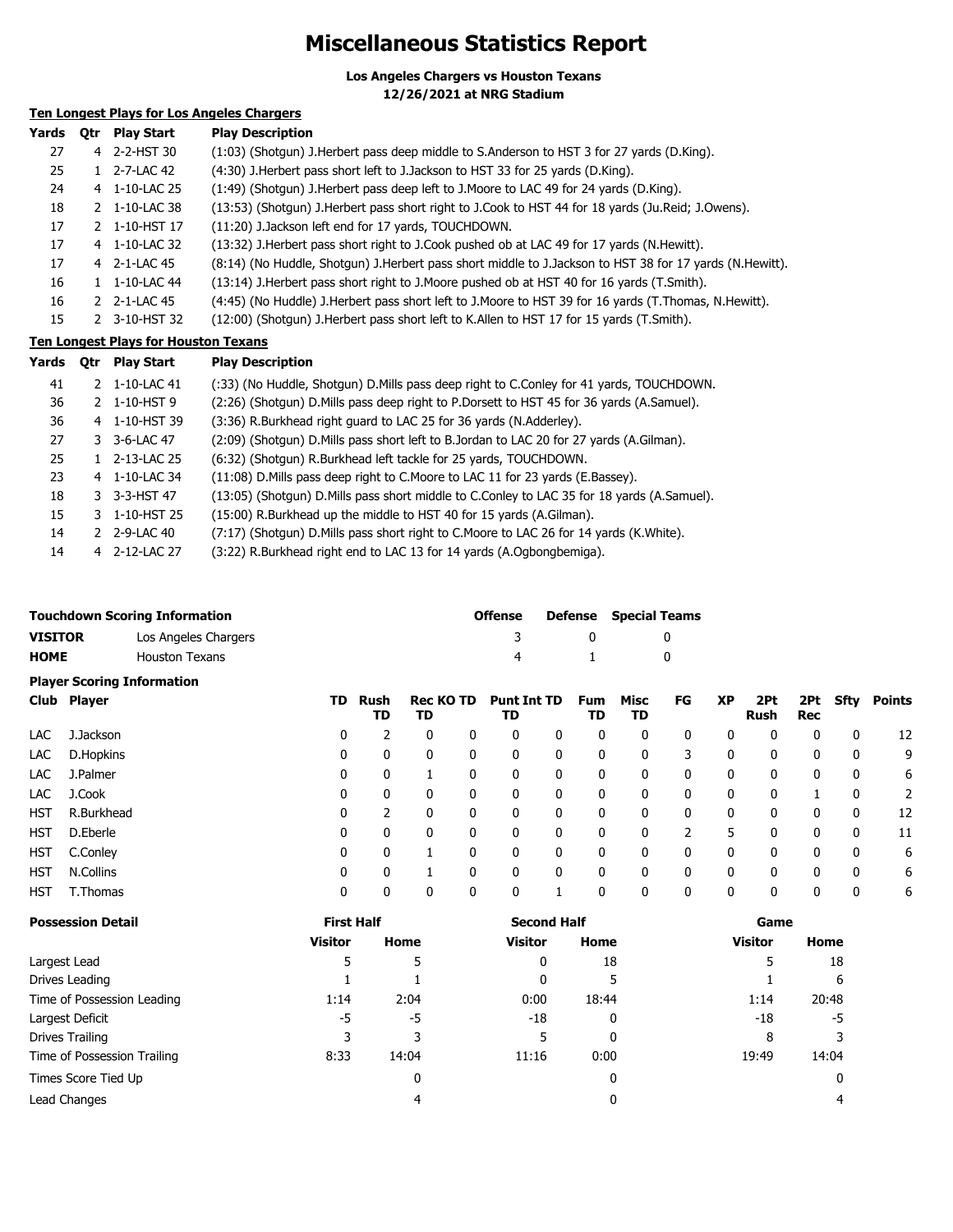### **Playtime Percentage**

Percent of playtime per player on offense, defense and special teams (Unofficial)

**Los Angeles Chargers Constitution Construction Chargers Houston Texans** 

|                 |           | <b>Offense</b> | <b>Defense</b> | <b>Special Teams</b> |     |                 |           | <b>Offense</b> | <b>Defense</b> | <b>Special Teams</b> |     |
|-----------------|-----------|----------------|----------------|----------------------|-----|-----------------|-----------|----------------|----------------|----------------------|-----|
| M Feiler        | G         | 62 100%        |                | 3                    |     | 11% C Heck      | т         | 68 100%        |                | 8                    | 30% |
| M Schofield     | G         | 62 100%        |                | 3                    |     | 11% C Toner     | C         | 68 100%        |                | 8                    | 30% |
| S Norton        | т         | 62 100%        |                | 3                    |     | 11% G Christian | т         | 68 100%        |                | 8                    | 30% |
| R Slater        | т         | 62 100%        |                | 3                    |     | 11% M Scharping | G         | 68 100%        |                | 8                    | 30% |
| S Quessenberry  | С         | 62 100%        |                |                      |     | J Morrissey     | С         | 68 100%        |                |                      |     |
| J Herbert       | QB        | 62 100%        |                |                      |     | D Mills         | QB        | 68 100%        |                |                      |     |
| J Palmer        | <b>WR</b> | 97%<br>60      |                | 8                    |     | 30% C Conley    | <b>WR</b> | 74%<br>50      |                | 1                    | 4%  |
| K Allen         | <b>WR</b> | 89%<br>55      |                |                      |     | P Brown         | TE        | 68%<br>46      |                | 9                    | 33% |
| J Moore         | WR.       | 73%<br>45      |                | 9                    | 33% | N Collins       | <b>WR</b> | 66%<br>45      |                | 1                    | 4%  |
| J Jackson       | RB        | 73%<br>45      |                |                      |     | R Burkhead      | <b>RB</b> | 62%<br>42      |                | 1                    | 4%  |
| J Cook          | TE        | 63%<br>39      |                |                      |     | <b>B</b> Jordan | TE        | 32<br>47%      |                |                      |     |
| S Anderson      | <b>TE</b> | 35%<br>22      |                | 15                   | 56% | C Moore         | <b>WR</b> | 46%<br>31      |                | 15                   | 56% |
| J Kelley        | RB        | 27%<br>17      |                |                      |     | R Freeman       | RB        | 35%<br>24      |                |                      |     |
| T McKitty       | TE        | 24%<br>15      |                |                      |     | P Dorsett       | <b>WR</b> | 34%<br>23      |                |                      |     |
| M Bandy         | WR.       | 16%<br>10      |                | 6                    | 22% | J Camp          | <b>WR</b> | 22<br>32%      |                |                      |     |
| M Ffrench       | <b>WR</b> | 2<br>3%        |                | 3                    | 11% | A Auclair       | TE        | 31%<br>21      |                | 10                   | 37% |
| A Gilman        | SS        |                | 68 100%        | 15                   | 56% | T Smith         | CB        | 1%<br>1        | 62 100%        | 7                    | 26% |
| N Adderley      | <b>FS</b> |                | 68 100%        | 13                   | 48% | P Quessenberry  | TE        | 1%<br>1        |                | 17                   | 63% |
| A Samuel        | СB        |                | 68 100%        | 8                    | 30% | J Samuels       | RB        | $1\%$<br>1     |                | 6                    | 22% |
| K White         | LB        |                | 68 100%        | 4                    | 15% | J Akins         | <b>TE</b> | 1%<br>1        |                | 2                    | 7%  |
| U Nwosu         | LB        |                | 87%<br>59      |                      |     |                 | <b>FS</b> |                | 62 100%        |                      |     |
| J Tillery       | DT        |                | 81%<br>55      | 2                    | 7%  | J Owens         |           |                |                | 10                   | 37% |
| D Harris        | СB        |                | 78%<br>53      | 11                   | 41% | D King          | CB        |                | 62 100%        | 9                    | 33% |
| C Harris        | СB        |                | 78%<br>53      |                      |     | N Hewitt        | LB        |                | 62 100%        | 3                    | 11% |
| K Murray        | LB        |                | 75%<br>51      |                      |     | J Reid          | SS        |                | 62 100%        | 2                    | 7%  |
| L Joseph        | <b>NT</b> |                | 69%<br>47      | 6                    | 22% | <b>G Wallow</b> | LB        |                | 82%<br>51      | 8                    | 30% |
| C Covington     | <b>NT</b> |                | 45<br>66%      | 8                    | 30% | T Thomas        | CB        |                | 77%<br>48      | 17                   | 63% |
| E Egbule        | LB        |                | 34%<br>23      | 9                    | 33% | D Walker        | DE        |                | 69%<br>43      |                      |     |
| <b>B</b> Fehoko | <b>NT</b> |                | 31%<br>21      | 19                   | 70% | R Blacklock     | DT        |                | 68%<br>42      | 3                    | 11% |
| D Tranquill     | LB        |                | 29%<br>20      | 3                    | 11% | D Harris        | DE        |                | 66%<br>41      |                      |     |
| A Ogbongbemiga  | LB        |                | 28%<br>19      | 22                   | 81% | M Dwumfour      | DT        |                | 27<br>44%      | 3                    | 11% |
| E Bassey        | CB        |                | 16%<br>11      | 8                    | 30% | X Williams      | DT        |                | 27<br>44%      | 3                    | 11% |
| N Niemann       | LB        |                | 13%<br>9       | 24                   | 89% | J Martin        | DE        |                | 42%<br>26      |                      |     |
| F Merrill       | DT        |                | 10%<br>7       | 8                    | 30% | C Smith         | LB        |                | 40%<br>25      |                      |     |
| A Brown         | ΝT        |                | 4%<br>3        | 1                    | 4%  | C Kirksey       | LB        |                | 34%<br>21      |                      |     |
| <b>B</b> Deluca | DB        |                |                | 16                   | 59% | R Carter        | LB        |                | 27%<br>17      | 3                    | 11% |
| L Rountree      | <b>RB</b> |                |                | 16                   | 59% | C Strachan      | LB        |                | 6%<br>4        | 14                   | 52% |
| D Bradwell      | RB        |                |                | 15                   | 56% | K Pierre-Louis  | LB        |                |                | 19                   | 70% |
| G Nabers        | FB        |                |                | 11                   | 41% | T Brooks        | SS        |                |                | 17                   | 63% |
| D Hopkins       | K         |                |                | 10                   | 37% | D Eberle        | Κ         |                |                | 16                   | 59% |
| <b>B</b> Jaimes | G         |                |                | 3                    | 11% | J Watson        | LB        |                |                | 15                   | 56% |
| M Overton       | LS        |                |                | 3                    | 11% | J Moreland      | CB        |                |                | 11                   | 41% |
| S Kelemete      | G         |                |                | 3                    |     | $11\%$ J Weeks  | LS        |                |                | 9                    | 33% |
| T Pipkins       | т         |                |                | 3                    |     | 11% G Arnold    | DB        |                |                | 9                    | 33% |
| T Long          | P         |                |                | 3                    |     | 11% C Johnston  | P         |                |                | 9                    | 33% |
|                 |           |                |                |                      |     |                 |           |                |                |                      |     |